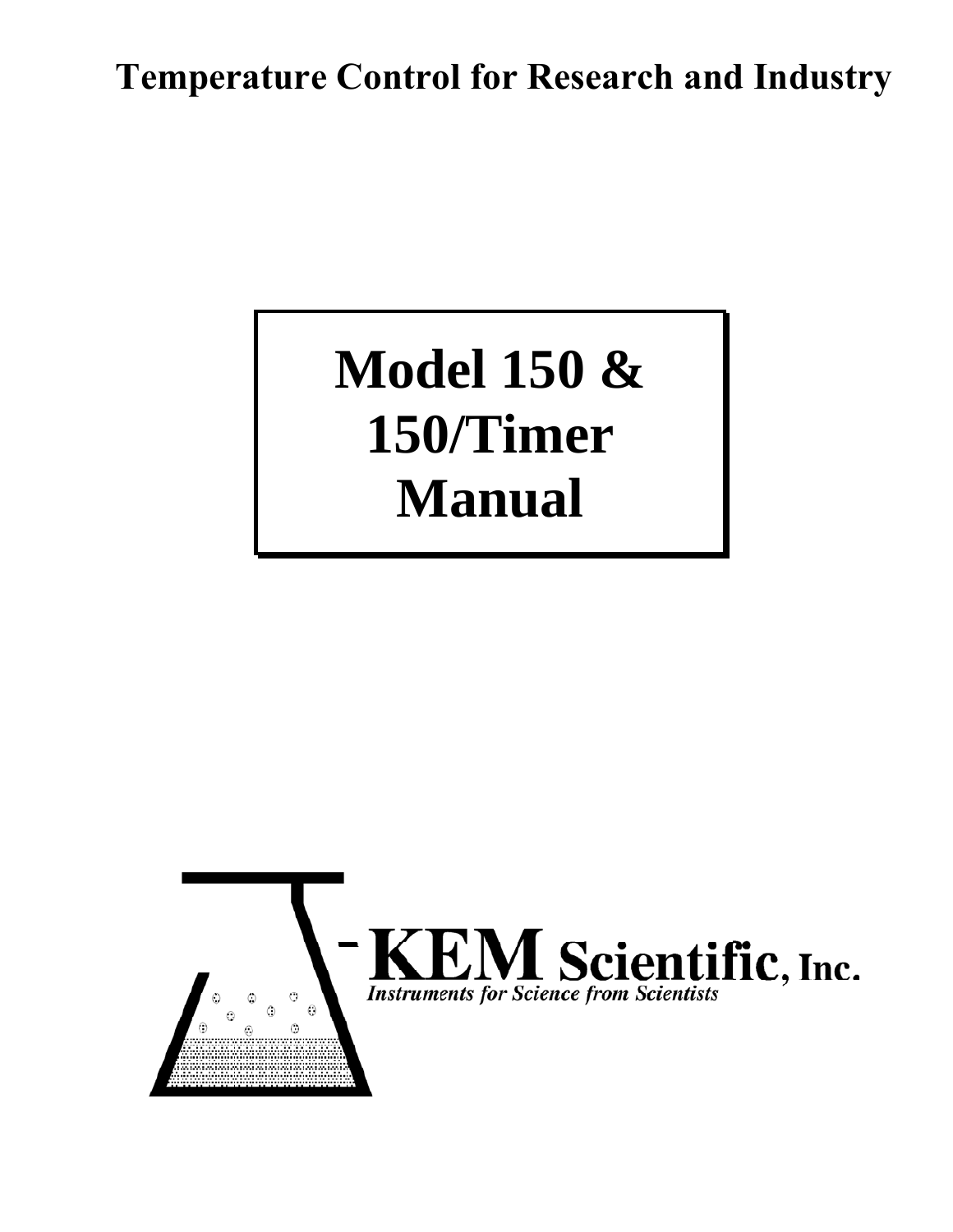## **Warranty**

J-KEM Scientific, Inc. warrants this unit to be free of defects in materials and workmanship and to give satisfactory service for a period of 12 months from date of purchase. If the unit should malfunction, it must be returned to the factory for evaluation. If the unit is found to be defective upon examination by J-KEM, it will be repaired or replaced at no charge. However, this WARRANTY is VOID if the unit shows evidence of having been tampered with or shows evidence of being damaged as a result of excessive current, heat, moisture, vibration, corrosive materials, or misuse. This WARRANTY is VOID if devices other than those specified in Section 3.2 are powered by the controller. Components which wear or are damaged by misuse are not warranted. This includes contact points, fuses and solid state relays.

THERE ARE NO WARRANTIES EXCEPT AS STATED HEREIN. THERE ARE NO OTHER WARRANTIES, EXPRESSED OR IMPLIED, INCLUDING BUT NOT LIMITED TO THE IMPLIED WARRANTIES OF MERCHANTABILITY AND OF FITNESS FOR A PARTICULAR PURPOSE. IN NO EVENT SHALL J-KEM SCIENTIFIC, INC. BE LIABLE FOR CONSEQUENTIAL, INCIDENTAL OR SPECIAL DAMAGES. THE BUYER'S SOLE REMEDY FOR ANY BREACH OF THIS AGREEMENT BY J-KEM SCIENTIFIC, INC. OR ANY BREACH OF ANY WARRANTY BY J-KEM SCIENTIFIC, INC. SHALL NOT EXCEED THE PURCHASE PRICE PAID BY THE PURCHASER TO J-KEM SCIENTIFIC, INC. FOR THE UNIT OR UNITS OF EQUIPMENT DIRECTLY AFFECTED BY SUCH BREACH.

#### **Service**

J-KEM Scientific maintains its own service facility and technical staff to service all parts of the controller, usually in 24 hours. For service, contact:

> J-KEM Scientific, Inc. 6970 Olive Boulevard St. Louis, MO 63130 (314) 863-5536 Fax (314) 863-6070 Web site & On-Line Catalog: www.jkem.com E-Mail: jkem911@jkem.com

This manual contains parameters specific to temperature controller Serial # When calling with a technical question, please have the controller's serial number available.

**You've purchased the most versatile controller available to the research community.** We're confident it can regulate ANY heating/cooling situation you'll ever encounter. If the information in this manual isn't adequate to make your application work, call our Engineering Department for assistance.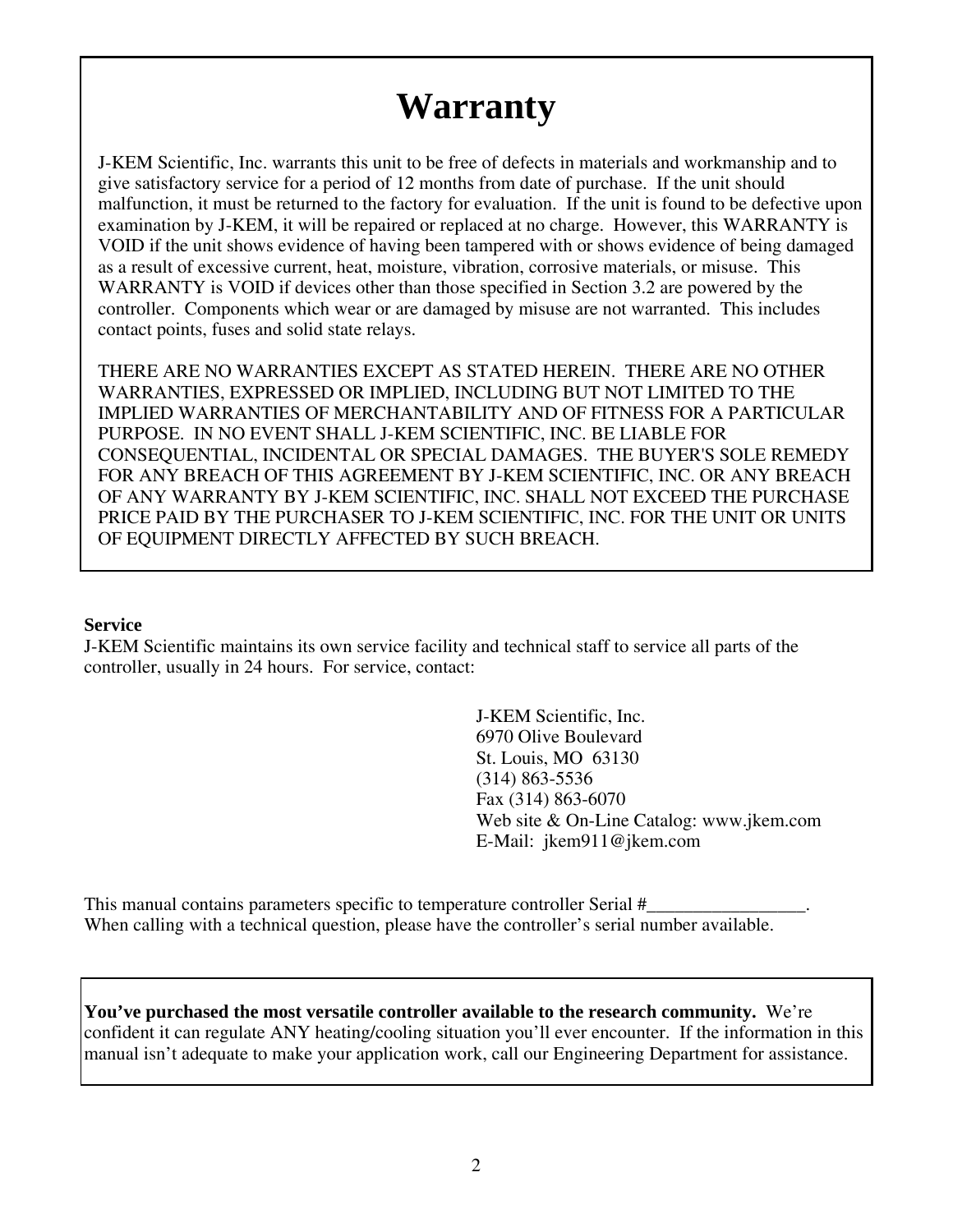# **INDEX**

| <b>SECTION</b> |                 | <b>PAGE</b>                                                                  |                |
|----------------|-----------------|------------------------------------------------------------------------------|----------------|
| 1.             |                 | QUICK OPERATING INSTRUCTIONS                                                 | $\overline{4}$ |
| 2.             |                 | <b>ADJUSTING THE CONTROLLER FOR STABLE</b><br>CONTROL WITH VARIOUS HEATERS   | 5              |
|                | 2.1             |                                                                              | 5              |
|                | 2.2             |                                                                              | 6              |
|                | 2.3             |                                                                              | 8              |
|                | 2.4             |                                                                              | 8              |
| 3.             |                 |                                                                              | 9              |
|                | 3.1             |                                                                              | 9              |
|                | 3.2             |                                                                              | 10             |
|                | 3.3             |                                                                              | 11             |
|                | 3.4             |                                                                              | 12             |
|                | 3.5             |                                                                              | 12             |
|                | 3.6             |                                                                              | 13             |
|                | 3.7             | Resetting the Controller for Use With Heating Mantles.                       | 13             |
|                | 3.8             | Changing between PID and ON/OFF Operating Modes                              | 14             |
|                | 3.9             |                                                                              | 15             |
|                | 3.10            |                                                                              | 16             |
|                |                 |                                                                              | 16             |
|                | <b>APPENDIX</b> |                                                                              | 17             |
|                | I.              | Using the Controller With an Oil Bath (Application Note 1) $\dots\dots\dots$ | 17             |
|                | II.             | Safety Considerations and Accurate Temperature Control.                      | 18             |
|                | Ш.              | Resetting the Controller to Original Factory Settings                        | 19             |

**WARNING:** Adhere to the restrictions of **SECTION 3.2**. Failure to do so may create a significant safety hazard and will void the warranty.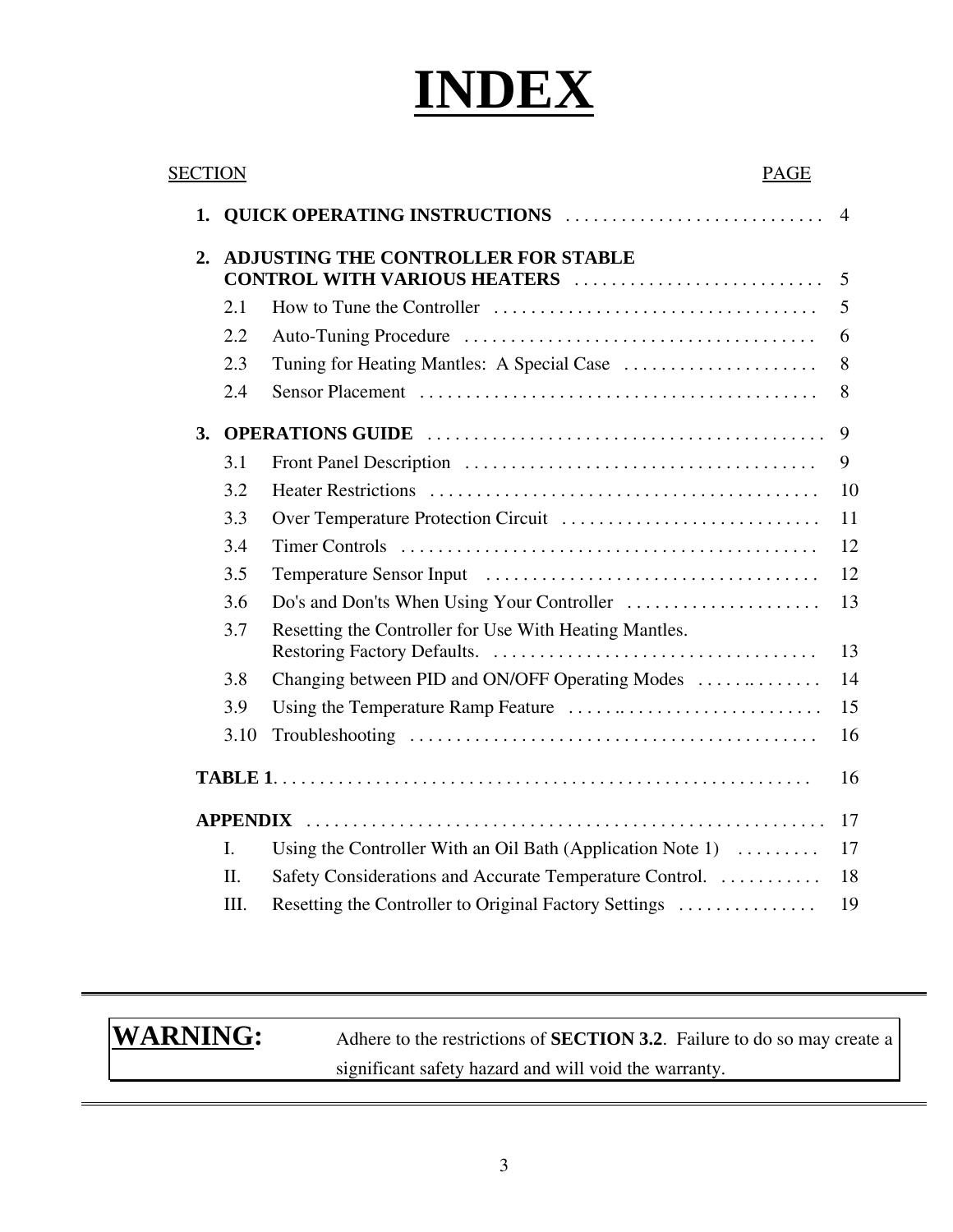## **Section 1: Quick Operating Instructions**

The four steps below are the basics of using your temperature controller. The User's Manual is a reference that explains the controller more fully as well as some of its more sophisticated features. It's recommended that new users unfamiliar with process controllers read the entire manual carefully. **The controller is preprogrammed for use with heating mantles fitted to round bottomed flasks running "typical" organic reactions (i.e., non-polymeric reactions in solvents such as THF, toluene, DMF, etc.).** If the controller is used with this type of reaction, the 4 steps below will help you get started.

**To use heaters other than heating mantles:** See Section 2. **Do not use the controller to heat oil baths:** See Section 3.2 & Appendix I. **For polymer synthesis, atypical, expensive, or safety critical reactions:** See Appendix II.

- 1 **Use with appropriately sized equipment.** The Model 150 can be used with most common laboratory heaters including heating mantles larger than 100 ml in size, but is not suited for small-scale reactions (see Section 3.2). For small-scale equipment, J-KEM's 200 Series controller, which are capable of heating any application or any volume (1ml - 100L) to  $\pm$  0.1<sup>o</sup> C are recommended.
- **Place the thermocouple in the solution being heated.** Place at least the first 1/4" of the thermocouple directly in the solution being heated. Thermocouples can be bent without harming them. If you're heating a corrosive liquid, use Teflon coated thermocouples.
- **3 Enter the setpoint** (i.e., the desired temperature). Hold in the \* button and simultaneously press the key to increase or the key to decrease the setpoint. The setpoint can be seen at anytime by holding in the \* button, the setpoint appears as a blinking number in the display.



4 **Set the timer.**<br>For units with digital timers, the timer turns the heating outlet OFF or ON depending on the position of the timer switch and whether any time is present in the display



**NOTE:** An easy way to know if the heating outlet in ON or OFF is by the state of this LED. If the LED is lit, the outlet is ON, if the LED is off the outlet is OFF

The position of the timer switch determines if the heating outlet is ON or OFF when  $TIME = 0$ . When the switch is set to OFF the heating outlet is 'off' when  $Time = 0$  and 'on' when  $Time \neq 0$ . When the switch is set to ON the heating outlet is 'on' when  $Time = 0$  and 'off' when Time  $\neq$  0. The normal switch position is ON since the timer resets to zero when the controller is first turned on.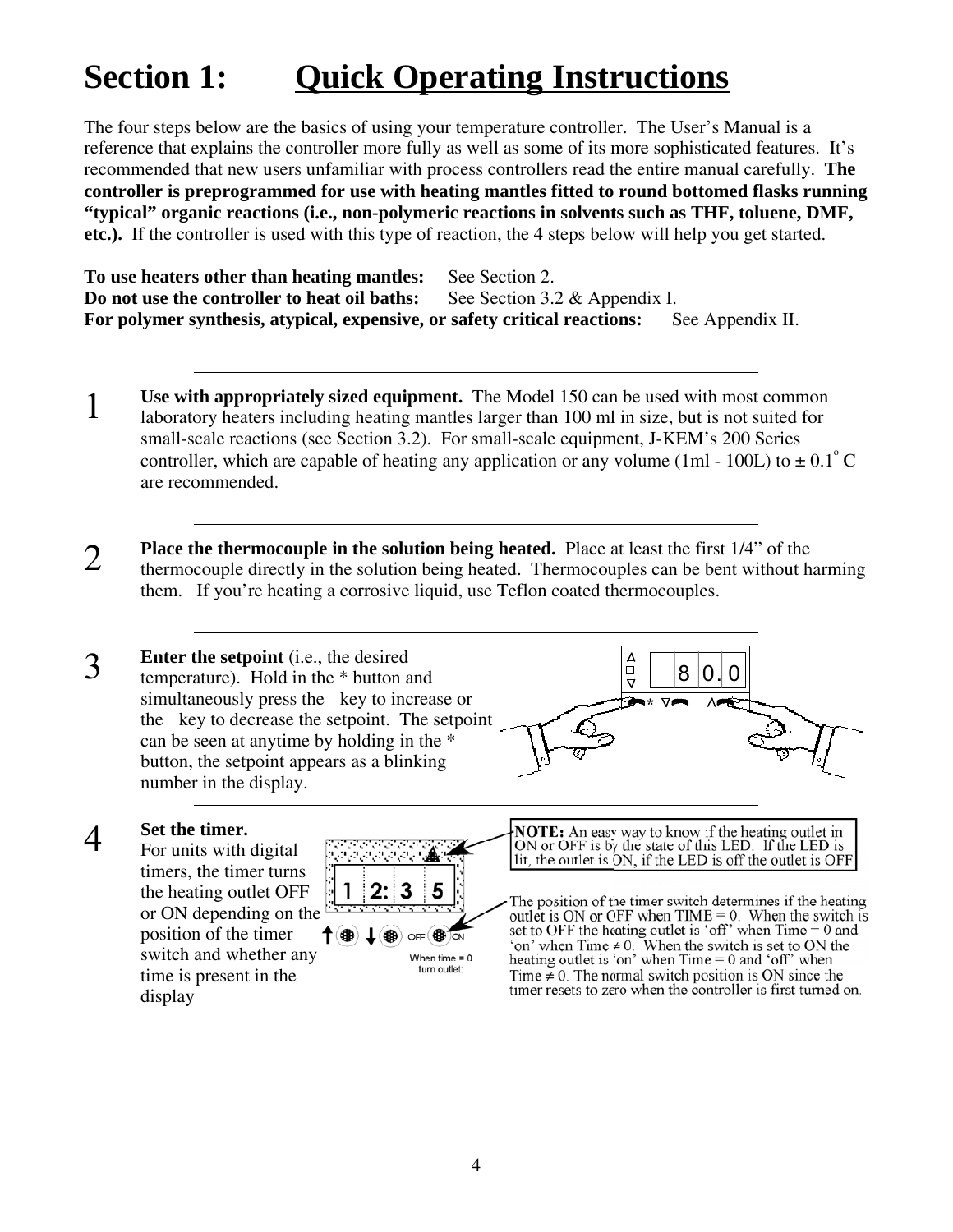### **Section 2: Adjusting The Controller For Stable Control With Various Heaters**

**2.1** What is Tuning. The controller's most powerful feature is its ability to regulate virtually any heater with stable temperature control. But what's required for stable control is that the controller be *tuned* to the heater being used. Tuning is the process that matches the control characteristics of the controller to the heating characteristics of the heater. The controller is said to be tuned to the heater when its memory is programmed with values telling it how fast the heater warms up, cools off, and how efficiently it transfers heat. For example, consider the difference between a heat lamp and a hot plate. When electricity is applied to a heat lamp it begins to heat instantaneously, and when it's turned off it stops heating instantaneously. In contrast, a hot plate may take several minutes to begin heating when electricity is applied and even longer to start cooling when electricity is turned off. Your controller can regulate both a heat lamp and a hot plate to  $1^{\circ}$  C. But, to do this it must be programmed with the time constants describing how fast the heater heats when electricity is turned on and how fast it begins to cool when it's turned off. These time constants are called the *tuning parameters*.

 Every type of heater has its own unique set of tuning parameters. For the controller to heat with stability, it must have programmed with the tuning parameters for the heater currently being used. Prior to shipment, tuning parameters were programmed into the controller that maximize heating performance for laboratory heating mantles since these are the most common heaters used in research. Tuning is regulated by 5 of the temperature meter's user programmable functions. The correct value for these 5 functions can be calculated and loaded by the user manually, or the controller can do it automatically with its autotune feature.

**When Should the Controller be Tuned?** If the controller is tuned to one type of heater, heating mantles for example, heating mantle  $(>= 100 \text{ ml})$  can be used without the need to retune. When changing from mantles to a different type of heater, an oven for example, the controller should be tuned with values describing the oven's heating characteristics. The effect of tuning is seen below. When the controller is tuned for heating mantles, using it with a heating mantle yields stable temperature control (Plot 1), but poor control results when the same tuning parameters are used with an oven (Plot 2, Curve 1). However, after tuning the controller to the oven, stable temperature control results (Plot 2, Curve 2).

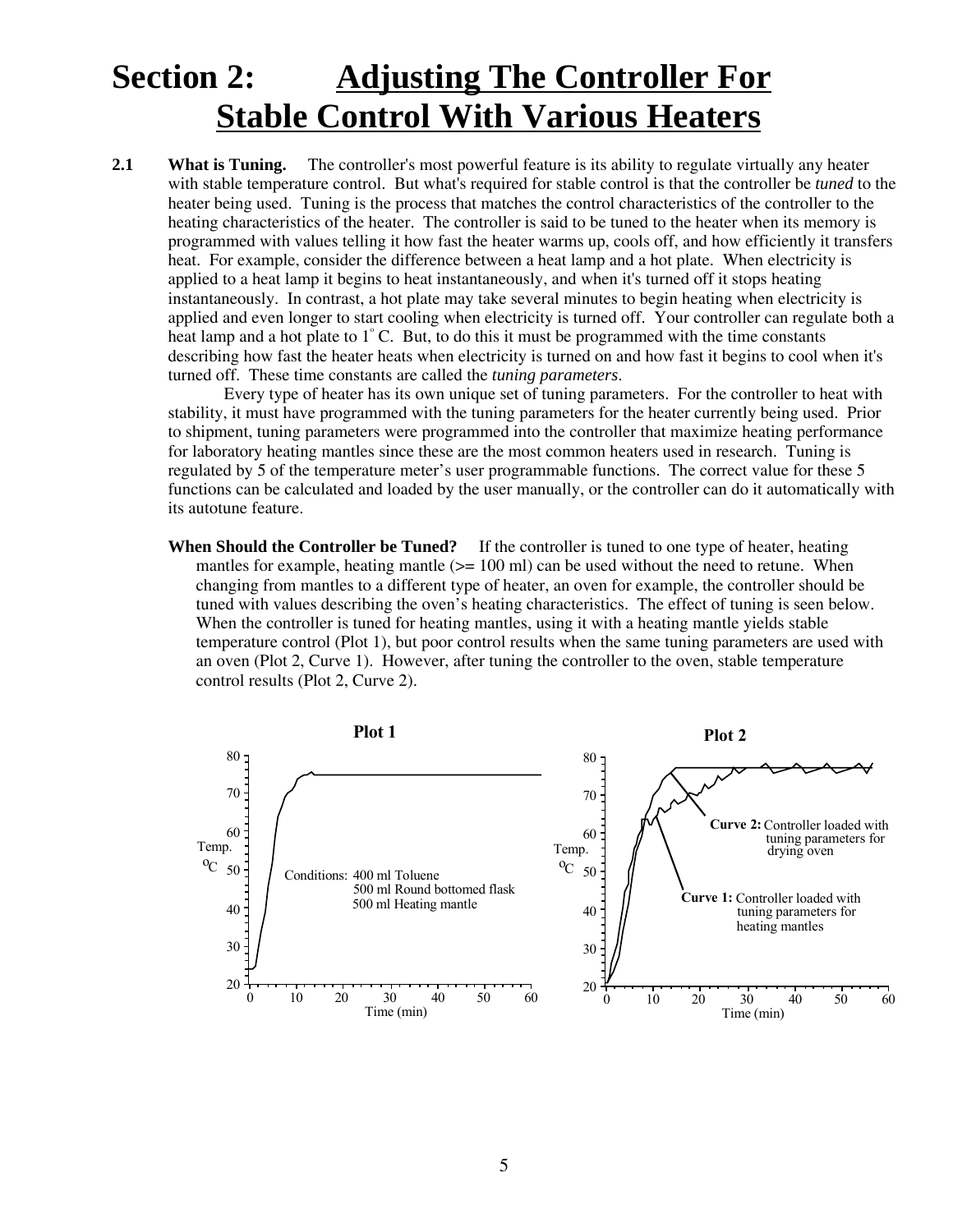It's important to understand that this controller isn't a simple ON/OFF type controller (i.e. ON when below the set point, OFF when above [though it can be made to work this way, see Section 3.8]). Rather it's a *predictive* controller. Based on the shape (slope) of the heating curve, the controller predicts (calculates) the percent of power to apply to the heater now to control the shape of the heating curve minutes in advance. The importance of the tuning parameters is that they are constants in the equation the temperature meter uses to perform its predictive calculations. If the temperature meter is programmed with tuning parameters that incorrectly describe the heater being used, poor temperature control will result. But, when the correct values are loaded, temperature regulation of  $\pm 1^{\circ}$  is typically achieved.

- **Manual Tuning.** Manual tuning is when the values of the 5 tuning parameters are determined manually then entered into the temperature meter via the push buttons on the front of the controller. Experienced users might prefer to manually tune the controller since this allows customization of the heating process.
- **Autotune.** Autotune is a feature built into the temperature meter that automatically calculates the tuning parameters (i.e. delay times, heating efficiency, etc.) for any type of heater. After the autotune procedure is complete and the tuning parameters are determined, the controller loads them into its memory for current and future use. Heating mantles are a special case and are covered in a separate paragraph (Section 2.3).

#### **2.2 Autotuning Procedure.**

 This procedure is not recommended for heating mantles (see Section 2.3). In most cases if the over temperature protection circuit is active, it must be inactivated before starting this procedure (see Section 3.3).

- 1. Set the equipment up in the exact configuration it will be used. For example, to tune to a vacuum oven, place the thermocouple in the room temperature oven and plug the oven into the controller. If the oven (or heater) has its own thermostat or power control, turn both as high as they'll go.
- 2. Turn the controller and heater on. For Model 150/Timer units, make sure the timer switch is set so that heating is on (i.e., LED 11 is lit; see Section 3.4). Enter the desired set point temperature. If the set point isn't at least  $30^{\circ}$ C above ambient, skip this procedure and go to the next procedure, "Autotuning the Controller for Very Fine Control"
- 3. Press and hold in both the and buttons (for 3 seconds) on the front of the temperature meter until the word "**tunE**" appears in the display then release both buttons.
- 4. Press the button (5 times) until "**CyC.t**" appears in the display (if you go past this setting, press the button until you get back to it).
- 5. First, hold in the '\*' button, while holding in the '\*' button press the button. Continue to hold both buttons in until the display reads "**A --**", or "**A ##**" where "**##**" is some number.
- 6. Release the '\*' button and press the button until "**tunE**" once again appears in the display.
- 7. Press and hold the '\*' button and "**tunE**" will change to "**off**" to indicate that autotune is currently off.
- 8. While holding in the '\*' button, press the button to change the display to "**on**", then release both buttons.
- 9. Press and hold both the and buttons (for 3 seconds) until the temperature appears in the display. The controller is now in its autotune mode. While in autotune the display alternates between "**tunE**" (for autotune) and the process temperature. When the autotune sequence is done (this may take in excess of an hour) the controller stops displaying "**tunE**" and only displays the process temperature. [To abort autotune manually, repeat steps 3, 8 and 9 except in step 8, press the button until "**off**" is displayed].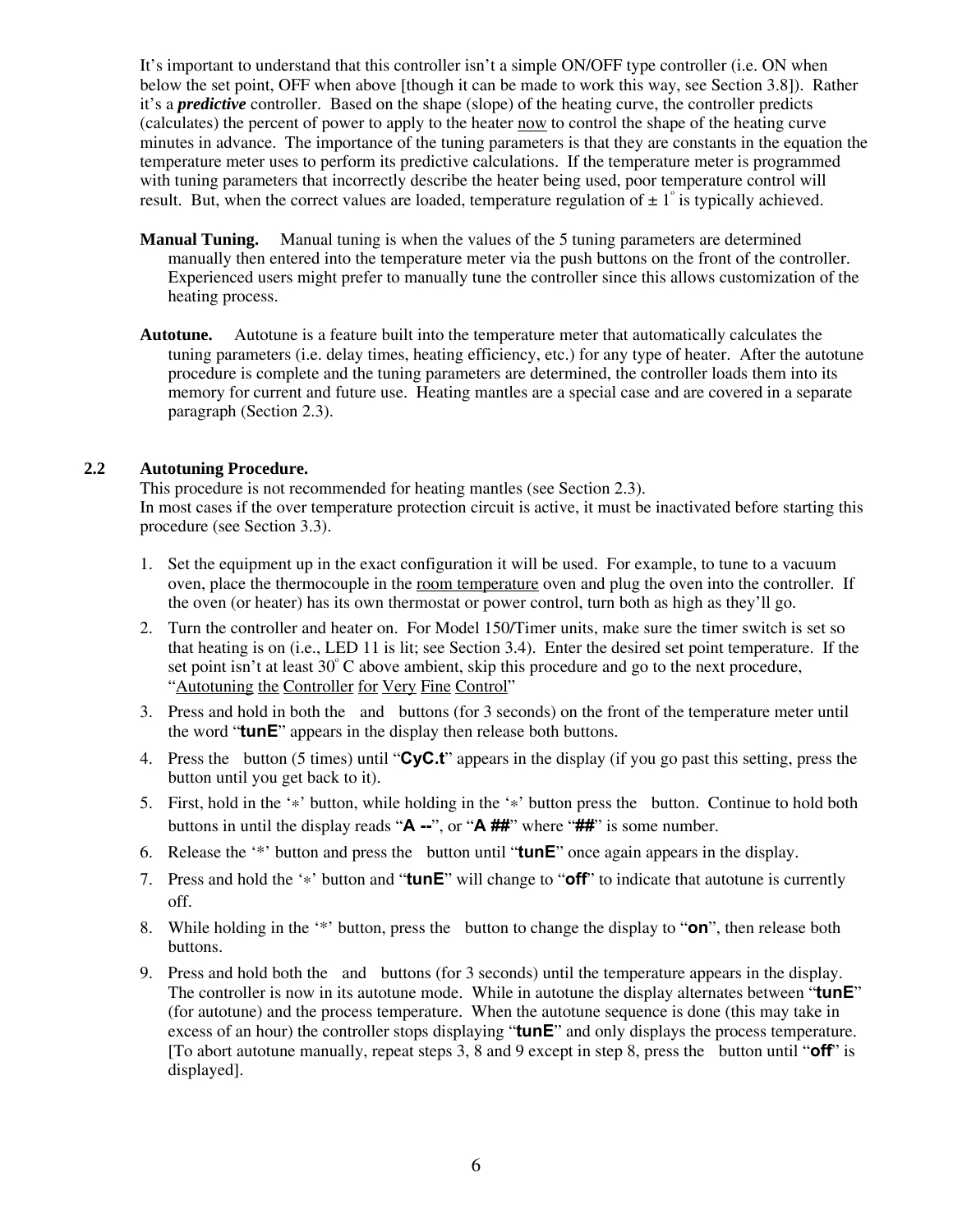

#### **The autotune sequence.**

During autotune the controller heats to 75% of the set point temperature, where it oscillates for several cycles before loading the new tuning parameters. After the tuning parameters are loaded it heats to the set point temperature. Tuning below the set point prevents any damage that might occur from overheating.

#### **Autotuning the Controller for Very Fine Control.**

This procedure is not recommended for heating mantles (see Section 2.3).

 In the majority of cases, the procedure above results in stable temperature control with any heater. A second version of the autotune routine is available and can be used when the heater is already at or close to the set point, is being tuned at a temperature close to room temperature, or for very fine control in demanding situations. If stable temperature control doesn't result after performing the first autotune routine, the procedure below should be performed. Before performing the 'fine tune' autotune procedure, the 'regular' autotune procedure that precedes this should normally be performed.

 In most cases if the over temperature protection circuit is active, it must be inactivated before starting this procedure (see Section 3.3).

- 1. Set the equipment up in the exact configuration it will be used. If the heater has its own thermostat or power controls, turn both as high as they'll go. With this procedure it's not necessary for the equipment to start at room temperature. This procedure can be performed at any time and any temperature.
- 2. Turn the controller and heater on. For Model 150/Timer units, make sure the timer switch is set so that heating is on (i.e., LED 11 is lit; see Section 3.4). Enter the desired set point temperature.
- 3. Press and hold in both the and buttons (for 3 seconds) on the front of the temperature meter until the word "**tunE**" appears in the display then release both buttons.
- 4. Press the button (5 times) until "**CyC.t**" appears in the display (if you go past this setting, press the button until you get back to it).
- 5. First hold in the '\*' button, while holding in the '\*' button press the button. Continue to hold both buttons in until the display reads "**A --**", or "**A ##**" where "**##**" is some number.
- 6. Release the '\*' button and press the button until "**tunE**" once again appears in the display.
- 7. Press and hold the '\*' button and "**tunE**" will change to "**off**" to indicate that autotune is currently off.
- 8. While holding in the '\*' button, press the button to change the display to "**At.SP**", and release both buttons.
- 9. Press and hold both the and buttons (for 3 seconds) until the temperature appears in the display. The controller is now in its autotune mode. While in autotune the display alternates between "**tunE**" (for autotune) and the process temperature. When the autotune sequence is done (this may take in excess of an hour) the controller stops displaying "**tunE**" and only displays the process temperature. [To abort autotune manually, repeat steps 3, 8 and 9 except in step 8, press the button until "**off**" is displayed].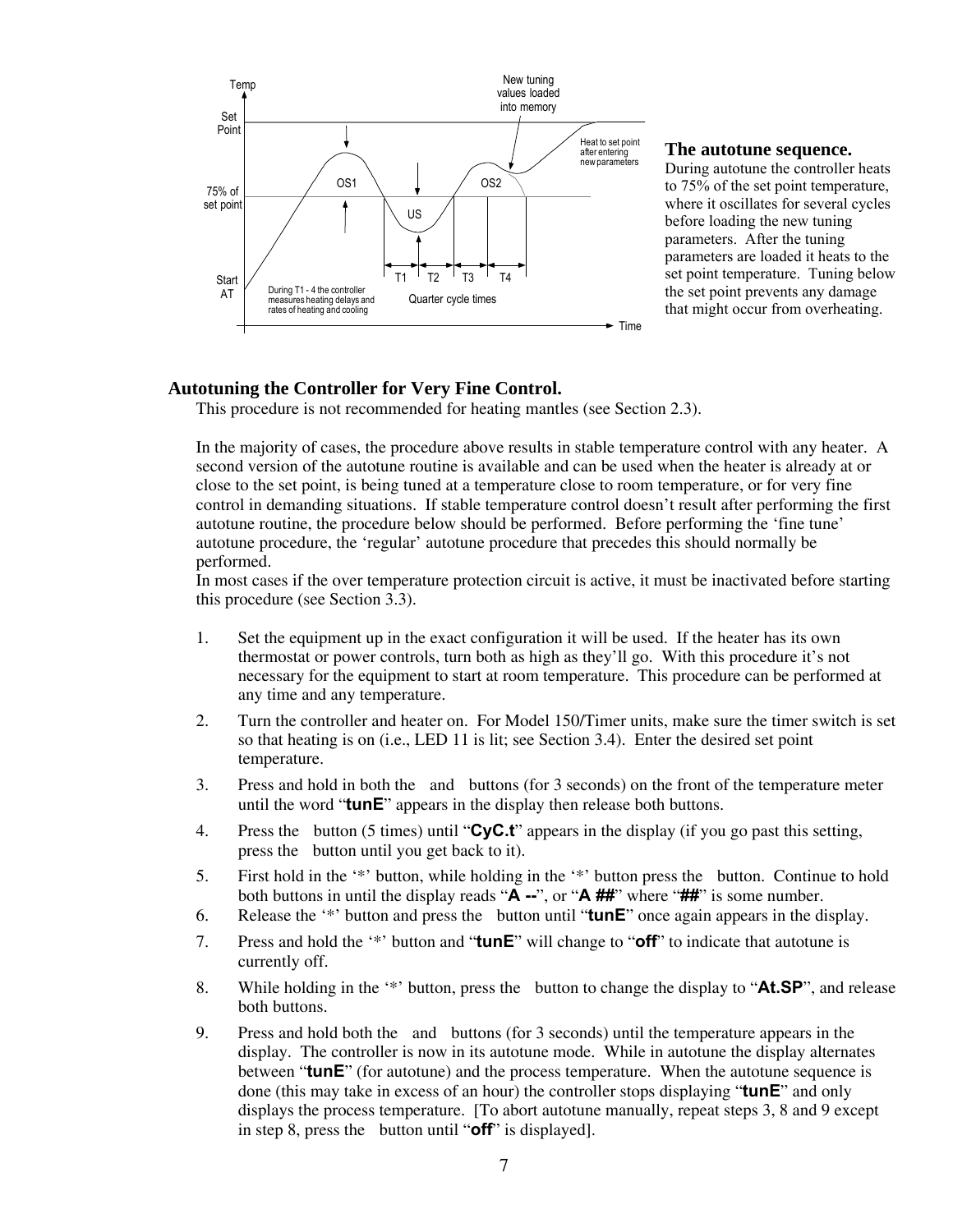- **Autotune Errors.** The most frequent reason for autotune errors is that the over temperature protection circuit turns heating off during autotune which results in a "**tunE**" "**FAiL**" message in the temperature meter. During autotune it's not unusual for the reaction temperature to exceed the set point by enough to trigger the over temperature protection circuit. In this case, the over temperature protection circuit must be inactivated before the autotune procedure is tried again (see Section 3.3). If the autotune sequence failed due to the over temperature protection circuit the timer display will show the word "**help**". If the word "**help**" is not showing in the timer window, autotune must have failed for a different reason. To remove the "**tunE**" "**FAiL**" message turn the controller off for 10 seconds. Try the procedure titled "Autotuning the Controller for Very Fine Control" above. If autotune fails again, call and discuss your application with one of our engineers. A common problem when tuning at high temperatures or with large volumes is for the heater to be under powered. A more powerful heater may be needed (contact J-KEM for assistance).
- **2.3 Tuning for Heating Mantles: A Special Case.** This section gives special consideration to heating mantles, since they're the most commonly used heaters in research. Every heating mantle size has its own optimum set of tuning parameters and if you wanted, the controller could be tuned (or autotuned) every time a different size was used. However, this is cumbersome and is also unnecessary. Factory tests show that there's one set of tuning parameters that delivers good performance for all heating mantle sizes. These tuning parameters were loaded into the controller at the factory prior to your receiving it. If you're using a heating mantle and none of the parameters have been changed or the controller hasn't been autotuned since you've received it, you're ready to go. If the tuning parameters have been changed or the controller has been autotuned and you want to go back to using heating mantles, J-KEM recommends that the tuning parameters for heating mantles be loaded manually (i.e., don't autotune to the heating mantle) by following the step-by-step instructions given in Procedure 1 of Section 3.7.
- **2.4 Sensor Placement.** Placement of the sensor is basically common sense. The sensor should be positioned to sense the average temperature of the medium being heated. That means the thermocouple should be shielded from direct exposure to the heater but not so distant that rise in temperature isn't sensed by the controller within a reasonable period of time. Several examples follow that show the type of consideration that should be given to sensor placement.

| <b>Use With:</b>                          |                                                                                                                                                                                                                                                                                                     |
|-------------------------------------------|-----------------------------------------------------------------------------------------------------------------------------------------------------------------------------------------------------------------------------------------------------------------------------------------------------|
|                                           | Place the sensor in the solution. Stir vigorously so that heat is homogeneously mixed                                                                                                                                                                                                               |
| <b>Solutions</b>                          | throughout the solution.                                                                                                                                                                                                                                                                            |
| HPLC column heated<br>with a heating tape | Tape a thin wire thermocouple directly to the HPLC column. Place several layers of<br>paper over the thermocouple to insulate it from the heating tape (the thermocouple<br>should sense the column temperature, not the heater temperature). Wrap the HPLC<br>column completely with heating tape. |
| Oven                                      | The thermocouple needs to be shielded from transient hot and cold air currents. Don't<br>place the thermocouple near the heating coil or an air vent. A small thermocouple<br>(1/16" or 1/8" thermocouple) that responds rapidly to changes in air temperature is<br>better than a larger one.      |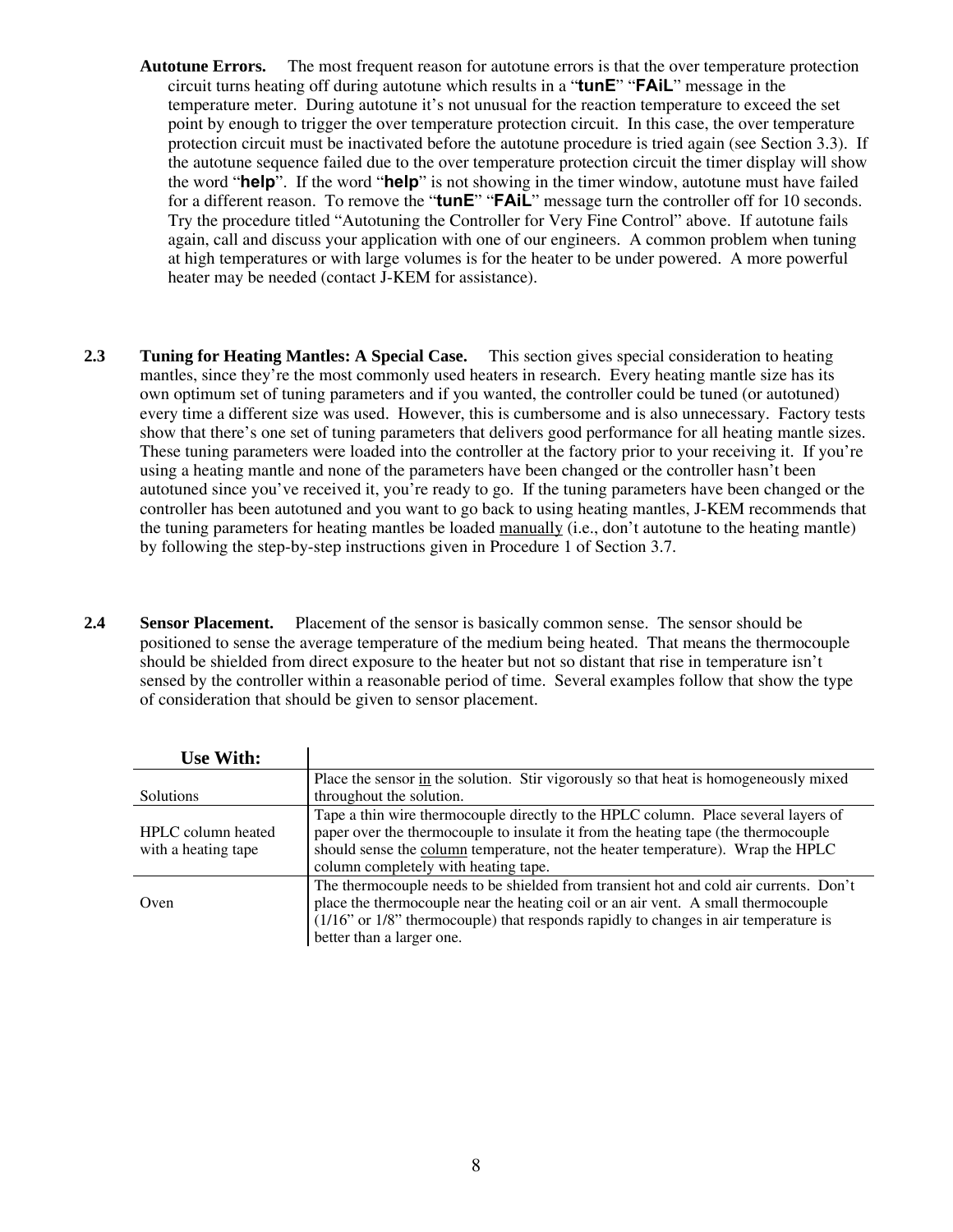### **Section 3: Operations Guide**

#### **3.1 Front Panel Description.**





- 1. Temperature Display. Shows temperature of the process as the default display. Shows set point temperature (i.e. desired temperature) when '\*' button is held in.
- 2. Shows state of the heating outlet. Indicates outlet #13 is on when light is lit (conditional on the state of the timer switch 7, see Section 3.4).
- 3. Control Key. When held in, the display shows the set point temperature. To decrease or increase the set point, press the ' $\nabla$ ' key (4) or ' $\blacktriangle$ ' key (5), while simultaneously holding in the control key. The set point appears as a blinking number in the display.
- 4. Lowers set point when '\*' button (3) is simultaneously pressed.
- 5. Raises set point when '\*' button (3) is simultaneously pressed.
- 6. Controller On/Off switch. **WARNING:** Due to the nature of solid state relays, a small amount of output power (7.5 mA @ 120 VAC; 0.9 watts) is present at outlet 13 even when the controller is turned off. Take appropriate precautions to avoid electrical shock.
- 7. Timer Switch. This switch, in conjunction with the timer, determines if power is present at outlet (13). See Section 3.4. The label 'When time = 0 turn outlet:' has reference to the time remaining in the display (8).
- 8. Displays the time remaining in the timer in the format of 'Hr:Min'.
- 9. Increases the time remaining in the timer when pressed.
- 10. Decreases the time remaining in the timer when pressed.
- 11. Indicates whether the timer section will allow power to be ON or OFF at outlet (13). This LED is lit when the timer section will allow power to be present at outlet (13) and off when the timer section has turned power off at outlet (13).
- 12. Temperature Sensor Input. Use the same type of sensor probe as the sensor plug installed on the controller (see Section 3.2). The correct sensor type will have the same color plug as the receptacle (12) on the front of the controller.
- 13. Power Outlet. Plug only 120 VAC devices into this outlet (see Section 3.2).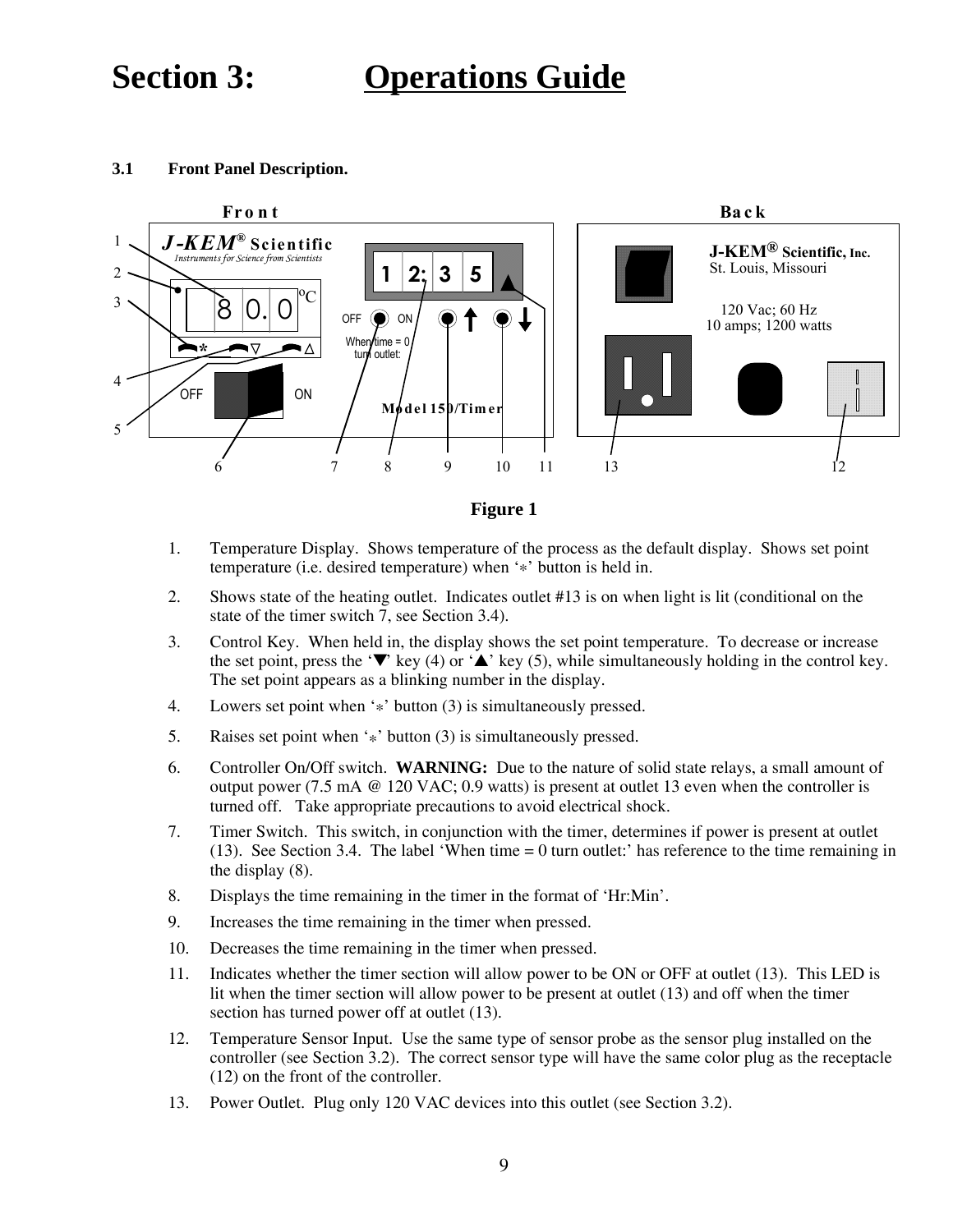- **3.2 Heater Restrictions.** The controller delivers 10 amps of current at 120 VAC into resistive loads (heating mantles, hot plates, ovens, etc.). **Use only resistive loads that are safely operated at 120 VAC and require less than 10 amps or damage to the controller and a safety hazard may result.**
	- **Do not plug oil baths into your controller. Oil baths are not 120 VAC devices and become a fire hazard unless properly connected to the controller.** (See Appendix for an application note describing the use of oil baths with this controller).
	- Devices other than resistive loads can be used with your controller but certain restrictions apply.

| <b>Device Type</b>                                                     | <b>Restrictions</b>      |
|------------------------------------------------------------------------|--------------------------|
| Incandescent lamps                                                     | $\leq 700$ watts         |
| Infrared heaters                                                       |                          |
| Inductive loads:<br>∗<br>solenoids<br>transformers<br>∗<br>∗<br>motors | $\leq$ 4 amps; 480 watts |

 The Model 150/Timer can be used with any 120 volt heater such as heating mantles, hot plates, ovens, etc. but with small equipment (heating mantels less than 100 ml in size) or equipment that heats up and cools down slowly (some hot plates) a large amount of over shoot of the entered temperature may result during initial warm up. The problem is not with the controller (which has the best heating algorithm in the industry), it's with the over-powered heaters some pieces of equipment have. A simple example will clarify this point.

Consider the example of trying to control the temperature of a pot of water at  $80^{\circ}$  C on a simple electric stove by manually turning it "ON" and "OFF". This is the way the Model 150 controls temperature by rapidly turning "ON" and "OFF" the heater for just the right amount of time to maintain the reaction at the desired temperature. Now in the first case, if you were heating 4 liters of water in a large pan, the stove would do a pretty reasonable job because the amount of heat the stove generates is appropriate for the amount of water being heated. Now imagine you attempted to use the same stove to regulate the temperature of a teaspoon (1 ml) of water. You would have predictably disastrous temperature control because the heater (the stove) has substantially more power than is needed to heat a teaspoon of water. This is the case with most heaters used in research. Large heaters tend to be powered appropriately for their intended heating applications, but small heaters are generally highly over powered. For example, a 5-liter heating mantle has 0.12 watts per ml, while a 5 ml heating mantle has 9.6 watts per ml, a 80-fold greater amount of power. To heat small applications with reliable temperature control, power needs to be adjusted to the heater with millisecond precision. The Model 150 lacks this sophistication, which is present only in J-KEM's 200 Series controllers. To compensate for the excess power small heaters tend to have, J-KEM's 200 Series controllers have a patented power control computer that adjusts power to the heater 2048 times per second. The Model 150 should give outstanding results with larger pieces of equipment where heating power and heat required are closely matched.

The Model 150 is the second best controller in the industry the very best is J-KEM's 200 series, which has none of the limitations listed above. If the Model 150 doesn't deliver the performance you need for a particular application, call J-KEM and inquire about upgrading your current controller to a 200 Series unit.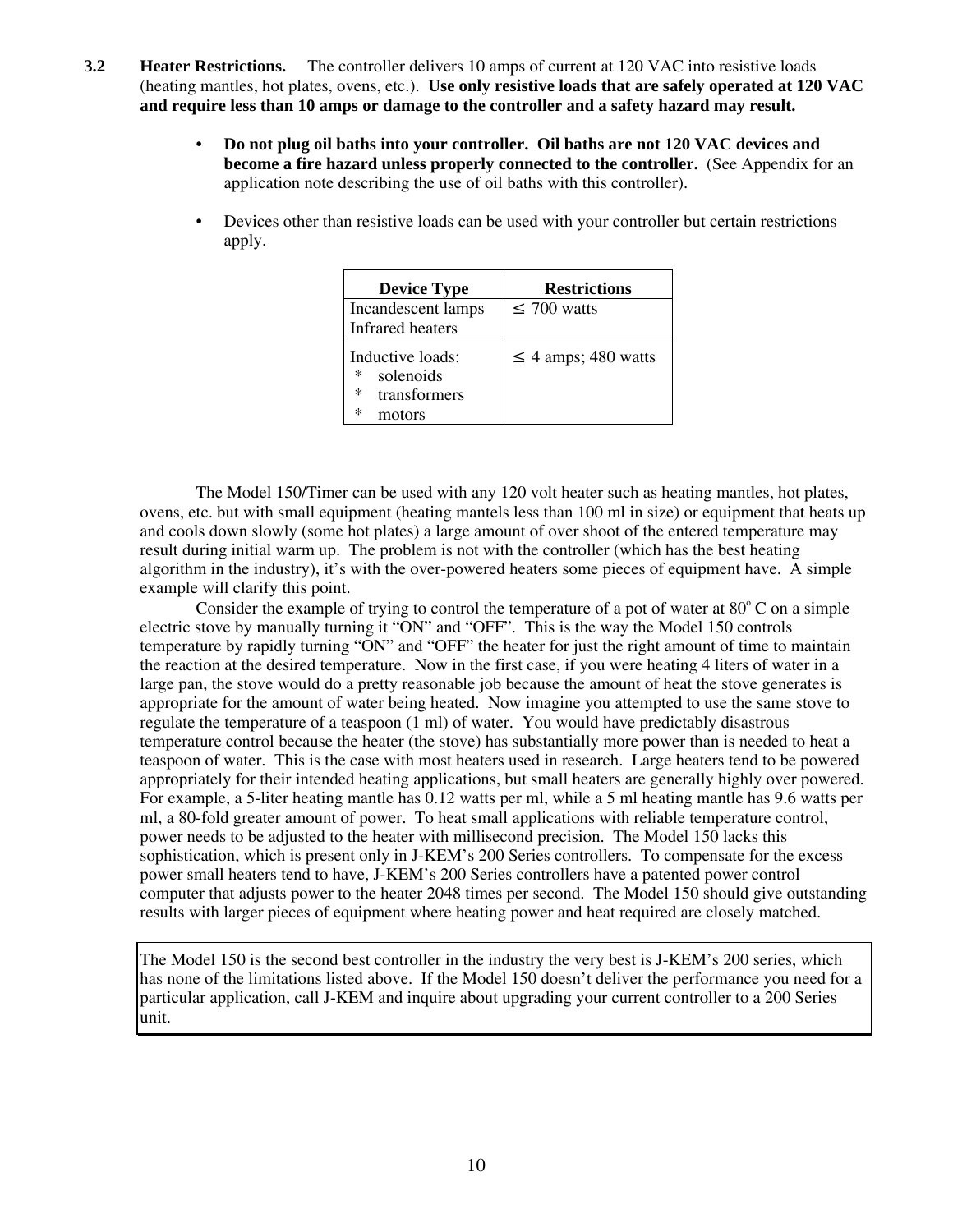#### **Note: This controller is shipped with the over temperature protection circuit option turned ON.**  If you want to turn this option off follow the procedure below.

 The temperature controller is equipped with an over-temperature protection circuit that turns off heating any time the temperature of the reaction goes  $10^{\circ}$  C above the entered setpoint. When the temperature of the reaction cools below  $10^{\circ}$ C above the setpoint the circuit is reset and the controller begins to operate normally. An over temperature condition is indicated by the display blinking the message '**-AL-**'. The over temperature feature acts to prevent accidents in situations where something has gone wrong or when the Model 150 is used in an application that it's not capable of controlling. For applications requiring more versatile and accurate temperature regulation, consider J-KEM's 200 series controllers (read the last paragraph of Section 3.2 for a comparison of J-KEM's 150-Series and 200- Series controllers).

 There may be situations where it's desirable to disable the over temperature protection circuit (for example, if the controller is often used as a digital thermometer). The two procedures below give directions on disabling and re-enabling the over temperature circuit. In reality, the over-temperature alarm can't be turned off because it's hard-wired in the controller, but what you can do is program an over-temperature condition so high (i.e., 999.9°C) that it has the effect of disabling the alarm. What you'll do in the procedure to deactivate the over temperature circuit is enter the number of degrees that the reaction temperature must exceed the set point to cause the over-temperature circuit to come on. If you enter a small number such as  $10^{\circ}$  C (which is the factory default) the alarm will turn off heating when the reaction exceeds the set point by  $10^{\circ}$  C. If you enter a large number such as 999.9 $^{\circ}$  C you'll, for all practical purposes, turn the over-temperature circuit off since with this setting the reaction must exceed the set point by  $999.9^{\circ}$  C before the alarm would come on.

| <b>Procedure to DEACTIVATE Over Temp Alarm</b>                                                                                                                                                                                                                                                                                                                                                                                                                                                                                                                             | <b>Procedure to RE-ACTIVATE Over Temp Alarm</b>                                                                                                                                                          |
|----------------------------------------------------------------------------------------------------------------------------------------------------------------------------------------------------------------------------------------------------------------------------------------------------------------------------------------------------------------------------------------------------------------------------------------------------------------------------------------------------------------------------------------------------------------------------|----------------------------------------------------------------------------------------------------------------------------------------------------------------------------------------------------------|
| Press and hold in both the and keys on the front of the<br>temperature meter until the word "tunE" appears in the display,<br>then release both keys. This places the controller in programming<br>mode.                                                                                                                                                                                                                                                                                                                                                                   | Press and hold in both the and keys on the front of the<br>temperature meter until the word "tunE" appears in the display,<br>then release both keys. This places the controller in programming<br>mode. |
| Press the key until "SEt.2" appears in the display, and release all<br>keys.                                                                                                                                                                                                                                                                                                                                                                                                                                                                                               | Press the key until "SEt.2" appears in the display, then release all<br>keys.                                                                                                                            |
| Press and hold in the $*$ key. When the $*$ key is held in, the display<br>shows the number of degrees that the set point must be exceeded by<br>to cause the over-temperature alarm to activate. To effectively<br>disable the over-temperature alarm, press the key (while holding in<br>the $*$ key) until a very high value is entered (such as 900 degrees).<br>When you're done, let go of all the keys. Whatever number you<br>entered at this point is the number of degrees that the reaction<br>temperature must exceed the set point before the alarm comes on. | Press and hold in the $*$ key. While holding in the $*$ key, press the<br>key until the display shows <b>10.0</b> , then release both keys.                                                              |
| To return to normal temperature display, press and hold in both the<br>and keys (about 3 seconds) until the temperature appears in the<br>display.                                                                                                                                                                                                                                                                                                                                                                                                                         | To return to normal temperature display, press and hold in both the<br>and keys (about 3 seconds) until the temperature appears in the<br>display.                                                       |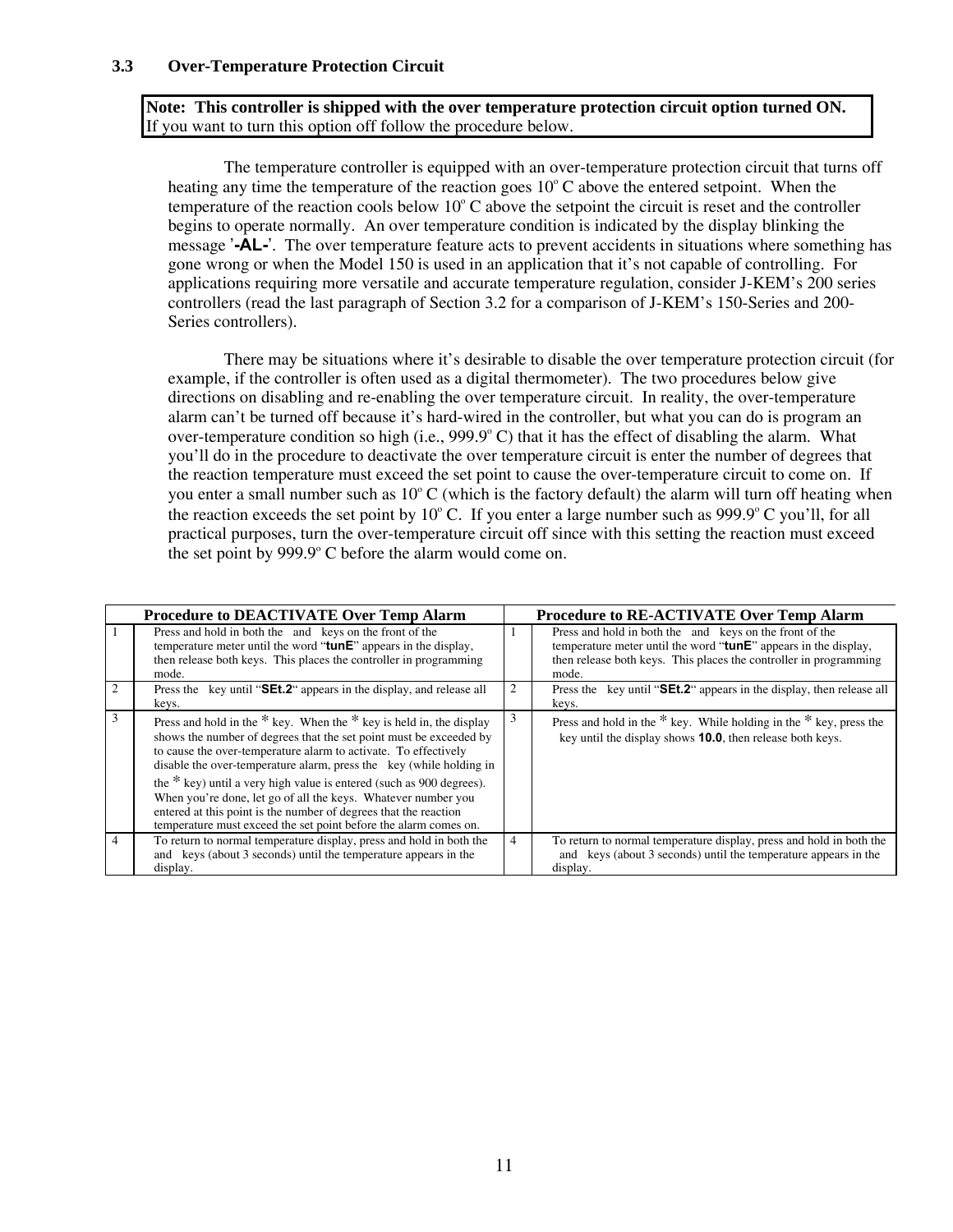**3.4 Timer Controls (Model 150/Timers only).** The timer section turns outlet 13 either ON or OFF in an unattended operation when the time in the timer counts to zero. To adjust the time in the timer press the [UP arrow] or [DOWN arrow] buttons  $(9 \& 10)$  to increase or decrease the displayed time. The format of the display is '**Hr : Min**'. A simple way to know whether outlet 13 is on or off is by the state of LED 11 which is lit when the outlets are on and not lit when they're off. The position of switch 7 determines whether outlet 13 is ON or OFF depending on whether there is any time present in the timer. To understand the effect of switch 7, take the example where switch 7 is set to the OFF position. In this case its effect would be "When time  $= 0$  (zero), turn outlet: **OFF**". If there is time present in timer 8 then outlet 13 would be ON, since time  $\neq 0$ . When the timer counts down to zero then outlet 13 would go OFF because this fills the requirements of the position of switch 7 (i.e., 'When time = 0, turn outlet: OFF). When not using the timer, the normal position of switch 7 is the ON position with no time in the timer window 8. If switch 7 is set to "When time  $= 0$ , turn outlets: ON", outlet 13 is on since the time does equal zero. The effect of the position of switch 7 on outlet 13 is summarized in the table below.

| Switch 7<br>Position                        | Time Remaining<br>in Timer | Outlet 13<br>$i$ s: | LED <sub>11</sub><br><sup>is</sup> | Comment                                                                                                                                   |
|---------------------------------------------|----------------------------|---------------------|------------------------------------|-------------------------------------------------------------------------------------------------------------------------------------------|
| [When time $=$<br>$\Omega$<br>turn outlet:1 | Zero                       | <b>OFF</b>          | <b>OFF</b>                         |                                                                                                                                           |
| <b>OFF</b>                                  | $>$ Zero                   | ON                  | ON                                 | Outlet 13 will remain ON until the<br>timer counts down to zero, at which<br>point the outlet will turn OFF and<br>stay off indefinitely. |
| [When time $=$<br>$\theta$<br>turn outlet:] | Zero                       | ON                  | ON                                 |                                                                                                                                           |
| <b>ON</b>                                   | $>$ Zero                   | <b>OFF</b>          | <b>OFF</b>                         | Outlet 13 will remain OFF until the<br>timer counts down to zero, at which<br>point the outlet will turn ON and<br>stay on indefinitely.  |

 **WARNING: A potential danger exists when using the timer to turn outlet 13 ON when the timer counts to zero.** During a power failure, the time remaining in the timer is lost. When the power comes back on the timer resets to zero that turns outlet 13 ON. Therefore, only processes that pose no danger when heated indefinitely should be set up to turn on when the timer counts to zero.

**3.5 Temperature Sensor Input.** Each controller is fitted with a specific *type* of temperature sensor input and can only be used with a temperature sensor of the same type (thermocouple or RTD). For the correct temperature to be displayed, the thermocouple type must match the receptacle type on the front of the controller (Figure 1; #12). All thermocouples are color coded to show their type (Blue = type T; Yellow  $=$  type K; Black  $=$  type J). The color of the thermocouple plug must match the color of the receptacle on the front of the controller. If the temperature sensor is broken or becomes unplugged, the error message "**FAiL**" "**inPt**" appears in the display and the controller stops heating.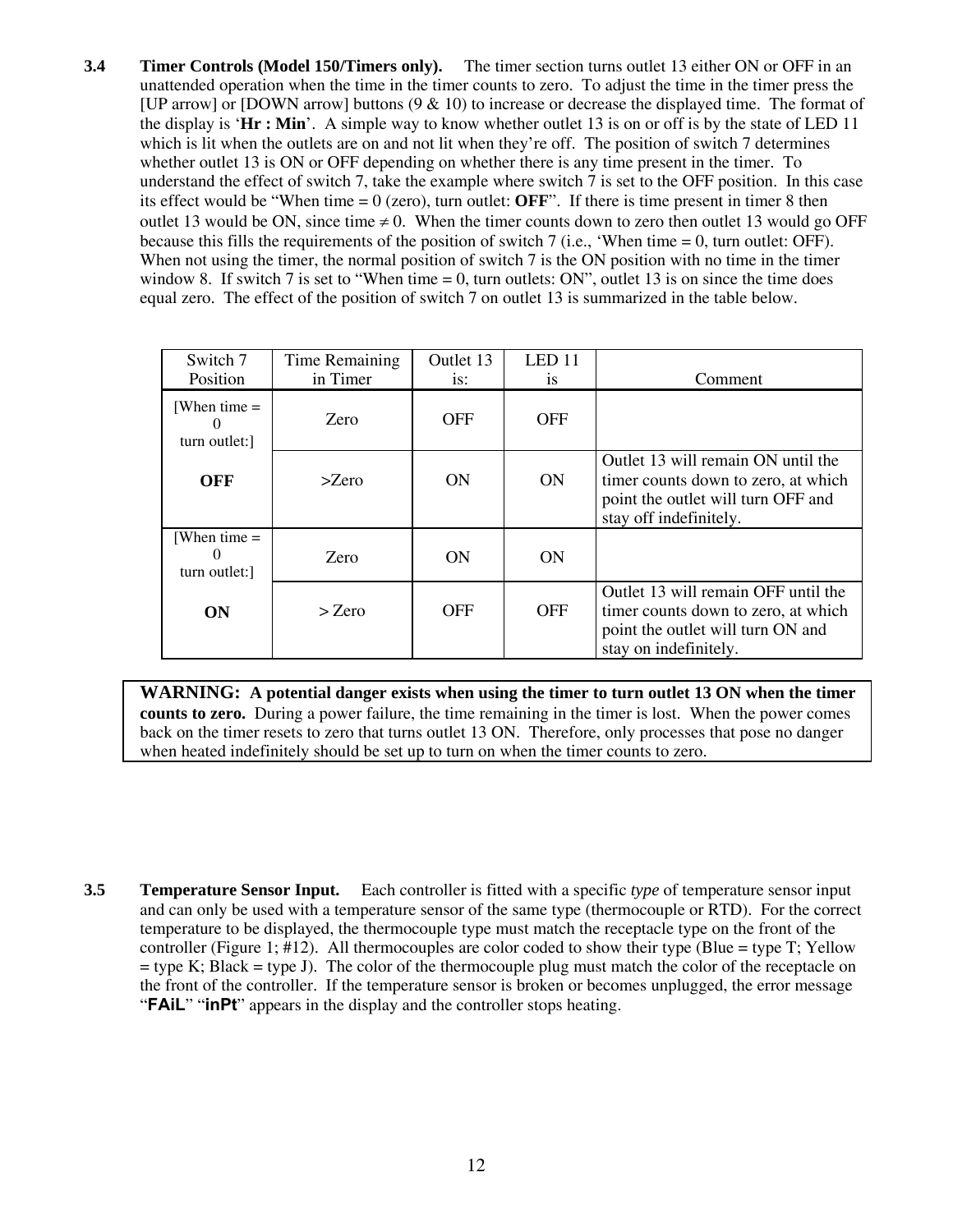#### **3.6 Do's and Don'ts When Using Your Controller.** The controller, heater and thermocouple form a closed loop feedback system. When the controller is connected to a heater, the feedback loop should not be broken at any point.

| Don't          | remove either the thermocouple or heater from the solution without lowering the set point. With<br>the thermocouple or heater separated from the solution, as the thermocouple cools the controller<br>turns the heater on. Since this heat is never fed back to the controller it heats continuously. If<br>the thermocouple or heater is removed from solution, unplug the heater or preferably lower the<br>set point below the room temperature so no heat is called for. |
|----------------|-------------------------------------------------------------------------------------------------------------------------------------------------------------------------------------------------------------------------------------------------------------------------------------------------------------------------------------------------------------------------------------------------------------------------------------------------------------------------------|
| Don't          | use the controller to regulate an exothermic process.<br>The controller has no capacity for cooling. If an exotherm is expected, it must be controlled in<br>another manner.                                                                                                                                                                                                                                                                                                  |
| Do             | use an appropriate size flask and heater for the volume being heated.<br>Use the smallest flask and heating mantle that accommodates the reaction. This ensures that the<br>heating power of the heating mantle closely matches the volume being heated. This also allows<br>the solution to radiate excess heat to minimize temperature overshoots.                                                                                                                          |
| D <sub>0</sub> | place the thermocouple directly in the solution.<br>Place at least the first 1/4" of the thermocouple directly into the solution. If a corrosive mixture<br>is heated, use a Teflon-coated thermocouple.                                                                                                                                                                                                                                                                      |
| Do             | avoid exposure of the controller to corrosive gases and liquids.<br>The atmosphere of a research hood is corrosive to all electronics. Place the controller outside the<br>hood away from corrosive gases.                                                                                                                                                                                                                                                                    |

#### **3.7 Resetting the Controller for Use With Heating Mantles. Restoring Factory Defaults.**

If you want to use your controller with heating mantles after it's been tuned for a different style heater, rather than autotuning the controller with the heating mantle, J-KEM recommends that the controller be manually tuned by following the procedure below.

#### **Procedure 1.** Perform when using heating mantles.

[This procedure takes about 2 minutes to perform]

| -1. | Press and hold in both the and keys on the front of the temperature meter until the word "tunE" appears in the display, then release both<br>keys.                                                                                        |
|-----|-------------------------------------------------------------------------------------------------------------------------------------------------------------------------------------------------------------------------------------------|
| 2.  | Press the key once and the word " <b>bAnd</b> " will appear in the display.<br>First hold in the '*' key, then while holding in the *' key press the or key until the value "10" appears in the display, then let go of all<br>the keys.  |
| 3.  | Press the key once and the word " <b>int.t</b> " will appear in the display.<br>First hold in the '*' key, then while holding in the *' key press the or key until the value "10" appears in the display, then let go of all<br>the keys. |
| 4.  | Press the key once and the word " <b>dEr.t</b> " will appear in the display.<br>First hold in the '*' key, then while holding in the *' key press the or key until the value "50" appears in the display, then let go of all<br>the keys. |
| 5.  | Press the key once and the word " <b>dAC</b> " will appear in the display.<br>First hold in the '*' key, then while holding in the *' key press the or key until the value "5.0" appears in the display, then let go of all<br>the keys.  |
| 6.  | Press the key once and the word "CyC.t" will appear in the display.<br>First hold in the '*' key, then while holding in the *' key press the or key until the value "30" appears in the display, then let go of all<br>the keys.          |
| 7.  | Press and hold in both the and keys until the temperature appears in the display, then release both keys.                                                                                                                                 |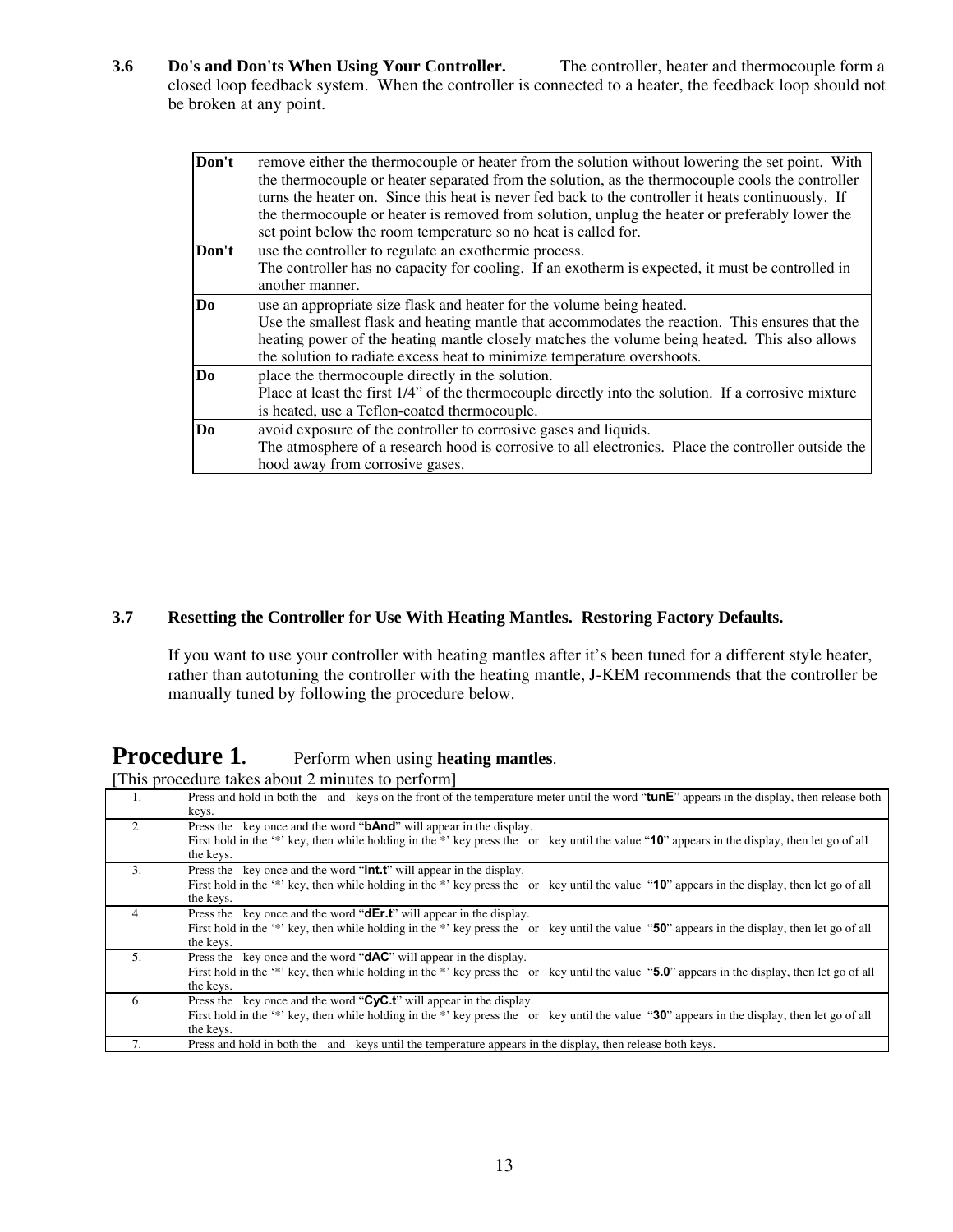**3.8 Changing Between PID and ON/OFF Operating Modes.** The controller can heat in either of 2 operating modes, PID (Proportional, Integral, Derivative) or ON/OFF mode. The difference between

them is the way they supply power to the heater. In ON/OFF mode (the simplest heating mode), the controller is ON when it's below the set point and OFF when above. The disadvantage of this mode is a large over shoot of the set point  $(5 - 30^{\circ})$  on initial warm up and oscillation of temperature around the set point thereafter. The reason for the overshoot is because the heater turns off only after crossing the set point and until the heater cools down the temperature continues to rise. This method works well for heaters that transfer heat rapidly (such as heat

lamps), it's acceptable for heaters such as heating mantles ( $\approx$  . 5° overshoot), but it's terrible for heaters that transfer heat slowly (vacuum ovens, heating blocks, etc.).

Temp



In PID mode the controller monitors the shape of the heating curve during initial warm up and decreases power to the heater before the set point is reached so that the solution reaches the set point with minimal over shoot. [Notice that the heater turns off for varying periods of time before the set point temperature is reached]. The second feature of PID mode is that it adjusts the percent of time the heater is on so that the set point is maintained precisely. The advantage of PID mode is that it delivers stable temperature control with any heater from heat lamps to

vacuum ovens. The disadvantage is that the controller must be properly tuned to the heater being used, whereas ON/OFF mode requires no tuning. Since both heating modes have their advantages (simplicity vs. accuracy), instructions to change the controller to ON/OFF mode are given below (though PID mode will probably give better results 95% of the time). The controller can be set back to PID mode by following Procedure 1 in Section 3.7.

| 1. Press and hold in both the and keys on the front of the temperature meter                  |  |
|-----------------------------------------------------------------------------------------------|--|
| until the word " $tunE$ " appears in the display, then let go of the buttons.                 |  |
| 2. Press until the word " $Cyc.t$ " appears in the display.                                   |  |
| 3. While holding in the '*' key, press the key until the word " <b>on.of</b> " appears        |  |
| in the display. NOTE: if the display shows the letter " $A$ " when the '*' keys               |  |
| is held in, press the key until " $\text{on. of}$ " is in the display, then let go of all the |  |
| keys.                                                                                         |  |
| 4. Press the key until the word " <b>bAnd</b> " appears in the display. While                 |  |
| holding in the '*' key, press the key until the value "0.1" appears in the                    |  |
| display, then let go of all the keys.                                                         |  |
| 5. Press and hold in both the and keys on the front of the controller until the               |  |
| temperature is displayed, then release both keys.                                             |  |
|                                                                                               |  |

Procedure to change controller to ON/OFF mode

**The controller can be set back to PID control by following Procedure 1 in Section 3.7. To completely reset the controller to original factory settings, follow the procedure in the Appendix, Section II.** 



erature continues<br>until the heater

**ON/OFF Mode** 

 $\blacktriangleright$  Time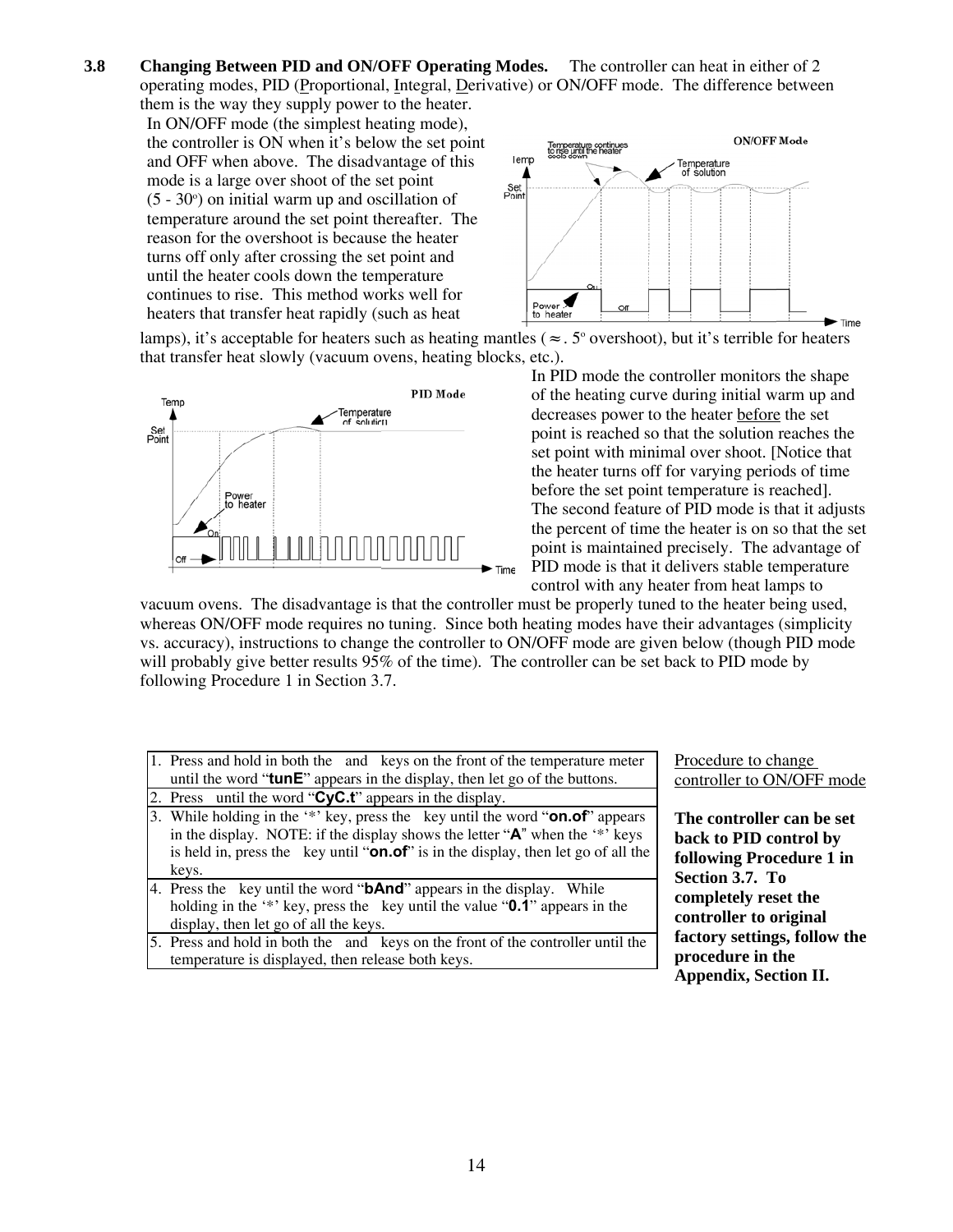**3.9** Using the Temperature Ramp Feature. The controller can be programmed to heat or cool at a user specified rate. A single temperature ramp step and hold step are standard in all J-KEM controllers. Optionally, the controller can have up to 126 temperature ramps steps.



A temperature ramp consists of a ramp step (heating or cooling) and a soak step. The rate of temperature ramping and the duration of the soak step are set by the user. To start a temperature ramp follow these steps.

1. Set up the reaction, turn on the controller, and enter the desired ramp rate into the meter by:

Place the controller in programming mode by holding in both the and keys on the front of the temperature meter until the word "**tunE**" appears in the display, then release both keys.

Press the key 8 times until the word "**SPrr**" appears in the display. Next, hold in the '\*' key, then while holding in the '\*' key press the or key until the desired ramp rate appears in the display. Let go of all the keys. Ramp rates are entered in units of degrees/hour and has a range of 0 to 9900 degrees/hour.

2. Enter the soak time for the reaction. The soak time is the amount of time the reaction remains at the final setpoint temperature before turning heating off. Soak time can be set to a value of "- -", or 0-1440 minutes. When soak time is set to "--" (two dashes in the display. This setting is one setting below '0'), the reaction ramps to the setpoint and then remains at the setpoint indefinitely. When set to a duration of '0' minutes, the reaction heats to the setpoint and then turns off. When set to any value between 1-1440 minutes, the reaction heats to the setpoint and then stays at the setpoint for the number of minutes entered before turning off.

Press the key 2 times until the word "**SoAk**" appears in the display. Next, hold in the '\*' key, then while holding in the '\*' key press the or key until the desired soak time appears. Let go of all the keys.

Exit programming mode by holding in both the and keys on the front of the temperature meter until the temperature appears in the display.

3. Enter the desired setpoint into to the controller. Start temperature ramping by:

Place the controller in programming mode by holding in both the and keys on the front of the temperature meter until the word "**tunE**" appears in the display, then release both keys.

Press the key 9 times until the word "**SPrn**" appears in the display. Next, hold in the '\*' key, then while holding in the '\*' key press the or key until the word "**On**" appears in the display. Let go of all the keys.

Setting the value of "**SPrn**" to "**Off**" turns off ramping.

Exit programming mode by holding in both the and keys on the front of the temperature meter until the temperature appears in the display.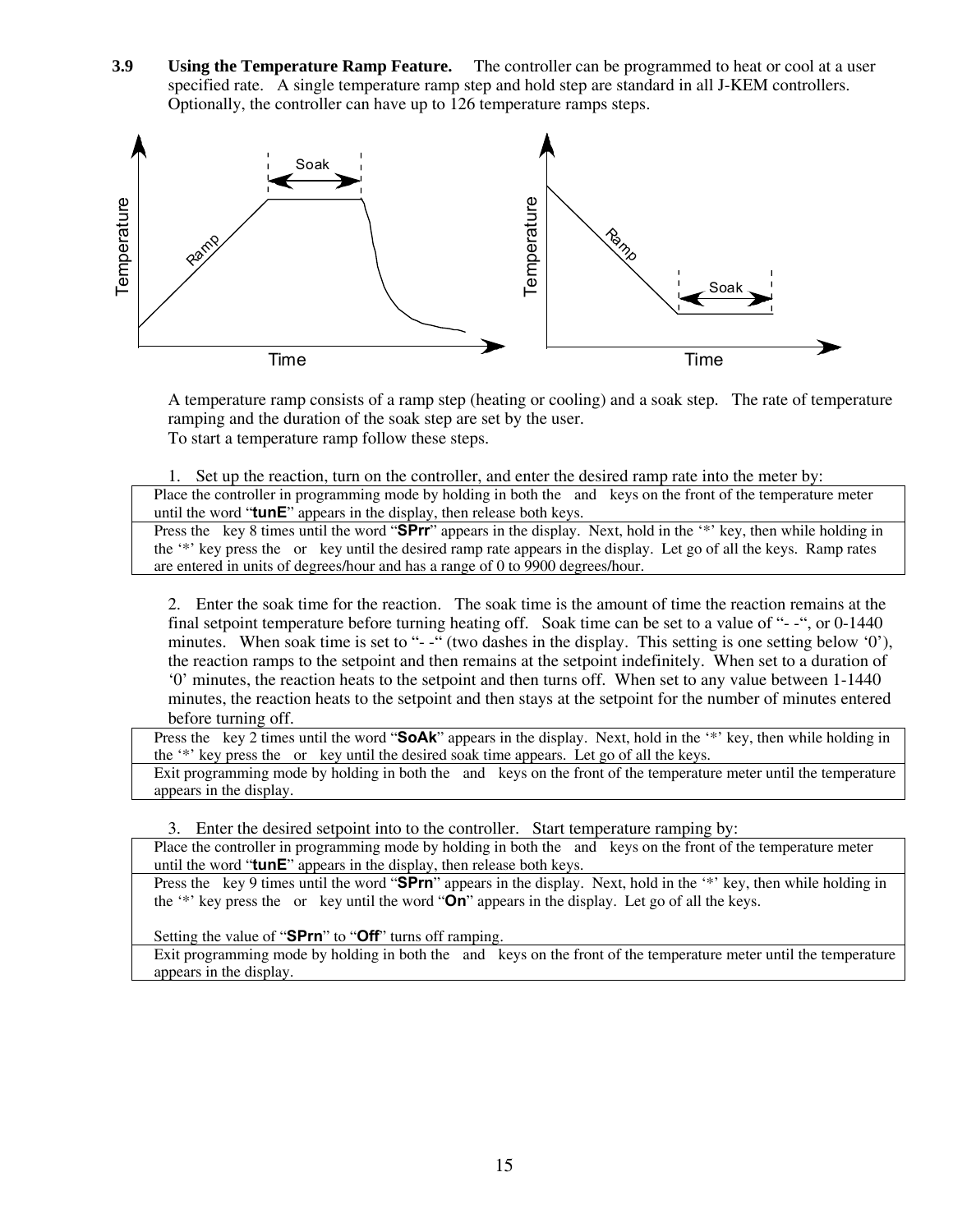|                                                                                                                        |                                                                            | <b>Corrective</b>                                                                                                                                                                                                           |
|------------------------------------------------------------------------------------------------------------------------|----------------------------------------------------------------------------|-----------------------------------------------------------------------------------------------------------------------------------------------------------------------------------------------------------------------------|
| Problem                                                                                                                | <b>Cause</b>                                                               | <b>Action</b>                                                                                                                                                                                                               |
| Large over shoot of the set point<br>$($ > 3 <sup>o</sup> ) during initial warm-up or<br>unstable temperature control. | Controller is not tuned for process<br>being heated.                       | Tune the controller as outlined in Section 2.                                                                                                                                                                               |
| The process heats too slowly.                                                                                          | The heater doesn't have enough<br>power.                                   | Replace with a more powerful heater. For assistance contact J-<br>KEM.                                                                                                                                                      |
| The controller does not come<br>on.                                                                                    | Internal 2 amp fuse has blown.                                             | Not user serviceable. Have qualified electrician replace.                                                                                                                                                                   |
|                                                                                                                        | Circuit breaker on back has tripped.                                       | Allow to cool, then reset circuit breaker.                                                                                                                                                                                  |
| The controller comes on, but                                                                                           | The heater is broken.                                                      | To verify that the controller is functioning properly, enter a set                                                                                                                                                          |
| does not heat.                                                                                                         |                                                                            | point of 100 <sup>o</sup> C. Plug a light into the outlet of the controller, then<br>wait 1 minute. If the light comes on the controller is working<br>properly.                                                            |
|                                                                                                                        | The timer controls are set<br>incorrectly.                                 | Change the position of switch 7 or enter a time into the timer. See<br>Section 3.4                                                                                                                                          |
| Controller blinks:<br>"inPt" "FAiL"                                                                                    | The temperature sensor is<br>unplugged, excessively corroded or<br>broken. | Clean or replace broken sensor.                                                                                                                                                                                             |
| "-AL-"                                                                                                                 | The process temperature is hotter<br>than the alarm temperature.           | Correct the over temperature condition.                                                                                                                                                                                     |
| "PArk"                                                                                                                 | Controller has been placed in<br>"Park" mode.                              | 1. Hold in both the $\triangle$ and keys on the front of the J-KEM<br>temperature meter until "tunE" appears in the display.<br>2. First hold in the "*" key, then while holding in the "*" key press                       |
|                                                                                                                        |                                                                            | the $\nabla$ key until " $o$ FF" appears.<br>3. Hold in the $\triangle$ and keys until the temperature appears in the<br>display.                                                                                           |
| "tunE" "FAiL"                                                                                                          | Autotune routine failed.                                                   | Turn off controller for 10 seconds. See Section 2.2.                                                                                                                                                                        |
| Displayed temperature is<br>incorrect.<br>[Note: Types 'K' $\&$ 'J'                                                    | The controller has not warmed-up.                                          | The display temperature reads low when the controller is first<br>turned on, but will self-correct as it warms up. The controller can<br>be used immediately since it will warm up during the initial stages<br>of heating. |
| Thermocouples display negative<br>temperatures, but are not<br>calibrated for them]                                    | Wrong type of thermocouple is<br>plugged into controller.                  | Thermocouples are color-coded. Thermocouple plug and<br>thermocouple receptacle must be the same color (see Section 3.2).                                                                                                   |
|                                                                                                                        | Corroded thermocouple<br>connections.                                      | Clean plug on thermocouple and receptacle on controller with<br>sandpaper or steel wool.                                                                                                                                    |
|                                                                                                                        | Corroded thermocouple.                                                     | If the temperature-measuring end of the thermocouple is corroded,<br>discard thermocouple.                                                                                                                                  |
|                                                                                                                        | Temperature display offset needed.                                         | Call J-KEM for assistance.                                                                                                                                                                                                  |

### **Table 1 Tuning Parameters for Various Heaters**

Fill in values determined for your equipment for quick reference.

| <b>Instrument</b>      | <b>Proportional</b><br><b>Band</b><br>"bAnd" | <b>Integral Time</b><br>(Reset)<br>"int.t" | <b>Derivative Time</b><br>(Rate)<br>"dEr.t" | <b>Derivative</b><br><b>Approach Cont.</b><br>"dAC" | Cycle Time<br>"CyC.t" |
|------------------------|----------------------------------------------|--------------------------------------------|---------------------------------------------|-----------------------------------------------------|-----------------------|
|                        |                                              |                                            |                                             |                                                     |                       |
| <b>Heating Mantles</b> |                                              |                                            |                                             |                                                     |                       |
| (Factory Default)      | 10                                           | 10                                         | 50                                          | 5                                                   | 30                    |
| <b>Heat Lamp</b>       |                                              |                                            |                                             |                                                     |                       |
| Oven                   |                                              |                                            |                                             |                                                     |                       |
| <b>Vacuum Oven</b>     |                                              |                                            |                                             |                                                     |                       |
| <b>Hot Plate</b>       |                                              |                                            |                                             |                                                     |                       |
|                        |                                              |                                            |                                             |                                                     |                       |
|                        |                                              |                                            |                                             |                                                     |                       |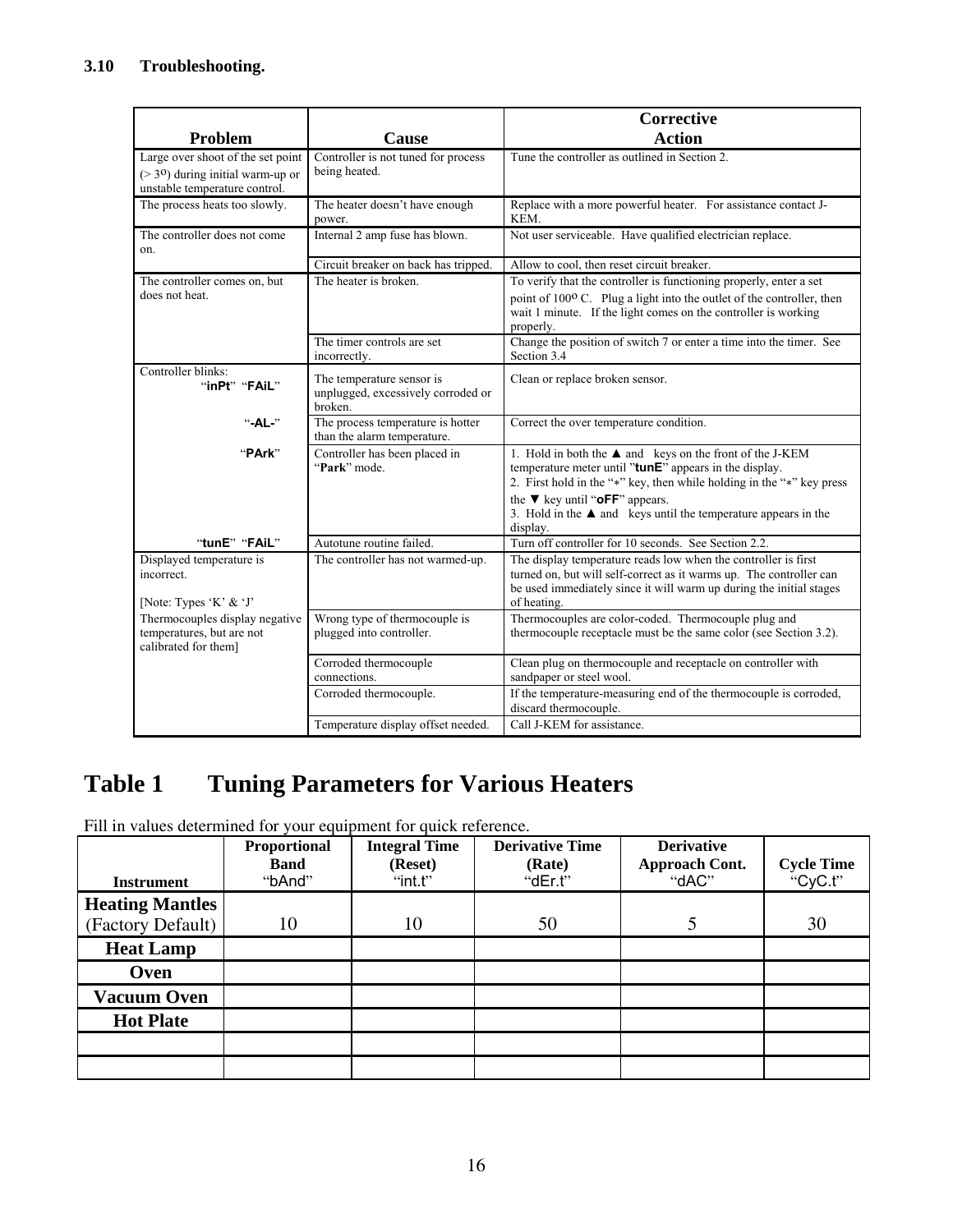### **Appendix**

#### **I. Using the Controller With an Oil Bath Application Note #1**

Using your controller with an oil bath is usually not recommended, but can be done safely if the instructions in this application note are followed. An alternative to oil baths is outlined in Point 2 below.

- 1. The following procedure allows your controller to regulate the temperature of an oil bath.
	- A. Place the thermocouple in the oil bath (not too close to the heating coil).
	- B. Plug a variac into the heating receptacle of the controller and connect the oil bath to the variac.
	- C. Adjust the variac to deliver a voltage slightly above the voltage you normally would use to heat the oil bath.
	- D. Enter the desired temperature into the controller. The controller will now regulate the temperature of the oil bath.

 In some unusual cases, the controller may need to be autotuned for the oil bath (see User's Manual) but this is discouraged unless you'll be using the oil bath frequently.

2. If the reason for using an oil bath is that a small volume is being heated, you have a second option. Your Model 150 controller can be upgraded to a J-KEM 200 series which can heat volumes as small as 1 ml in a 5 ml round bottomed flask using a 5 ml heating mantle. Contact J-KEM for upgrade information the advantage of this option is that it eliminates the mess and safety hazards associated with oil baths. Accessories for regulating the temperature of small volumes are available from J-KEM including small volume heating mantles and micro thermocouples.

Call if you have any concerns or would like to discuss your application with a technical representative.

#### **Accessories for Heating Small Volumes Available From J-KEM**

| <b>Heating Mantles</b>                         | All sizes from 5 ml to 50 L. |
|------------------------------------------------|------------------------------|
| <b>Teflon Coated Micro-scale Thermocouples</b> | See Catalog.                 |
| Thermocouples hermetically sealed in various   | See Catalog                  |
| size hypodermic needles                        |                              |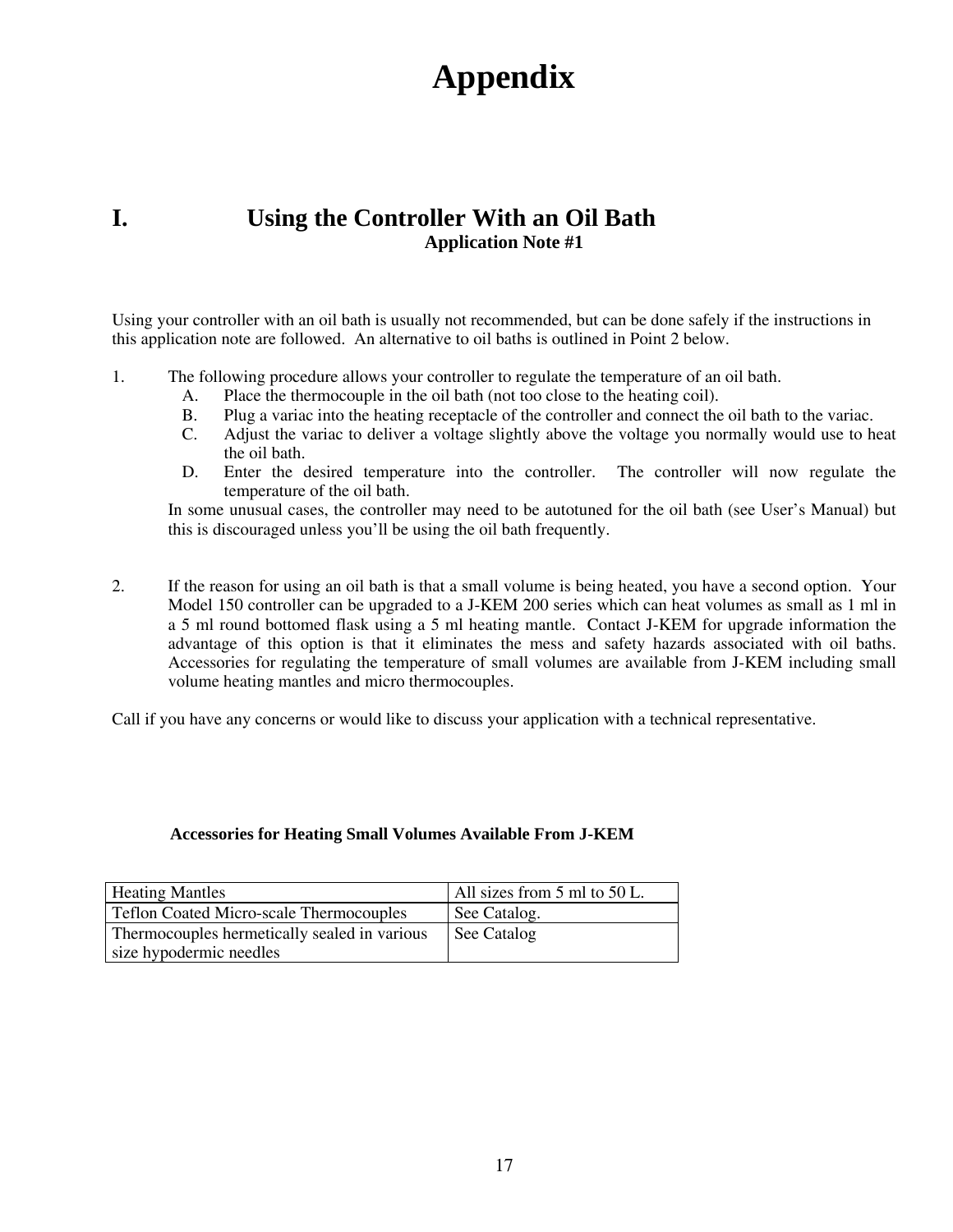### **II. Safety Considerations and Accurate Temperature Control**

**For safety critical and non-typical organic reactions** (especially polymeric reactions) or for use with heaters other than heating mantles the user must either 1) monitor the reaction closely to verify the tuning parameters are appropriate for the current application, or 2) autotune the controller for the application. For any safety critical or high value reaction, call J-KEM to discuss your application with an engineer prior to beginning.

Your J-KEM controller is capable of regulating virtually any application to  $\pm$  0.1° C if the controller is tuned to the application being heated. Since it's possible that the tuning parameters are not set correctly for your application, the user must monitor a new reaction to verify the controllers operation. A short primmer on tuning is presented below, a more detailed explanation is presented in Sections 2.1 and 4.1.

 Tuning is the process that matches the control characteristics of the controller to the heating characteristics of the process being controlled. The controller uses a PID (Proportional, Integral, Derivative) algorithm to regulate heating. Each of the terms in the PID equation has a constant that *scales* the equation to the process being heating. These constants (plus two other related terms) are collectively known as the 'tuning constants' and for the most part they are expressed in units of time, since they represent delay times, rate of heat transfer times, and rate of error accumulation. The relative value of each constant depends on the physical characteristics of the process being heated. For example, for the same amount of input power, the rate of heat transfer is twice as high for hexane as compared to water, since the coefficient of heat for hexane is 0.54 calories/ $g^{\circ}$  C and water is 1.0 calorie/gram/ $^{\circ}$  C. That means that 1000 watt-seconds of input power will raise the temperature of 10 g of hexane  $44^{\circ}$  C while the same amount of power causes a  $24^{\circ}$  C rise in water. In theory, the tuning constants needed to heat hexane are different from those to heat water. Fortunately, your J-KEM controller is self-adaptive and is able to adapt it's heating characteristics for different solvents such as hexane and water. Even with the controller's self-adaptive algorithms, the tuning constants have to be reasonably close to a proper set or the controller will not produce stable temperature control (see Section 2.1).

 When a controller is shipped, the default set of tuning constants loaded into the controller are those appropriate for heating *typical* organic reactions (i.e., small molecule chemistry in low boiling  $(< 160° \text{ C})$  organic solvents) using heating mantles, since this is the most common application for J-KEM controllers. **Since it's impossible for J-KEM to predict the application the controller will be used for, the researcher must be aware of the possibility that the tuning constants loaded into the controller may not be a set that results in stable temperature control. It's the researcher's responsibility to monitor the temperature regulation of a reaction.** If you encounter a process that your J-KEM controller does not heat with stability, you have two resources.

**Autotune Feature.** Your controller has and autotune feature that when turned on (see Sections 2.1 & 2.2) automatically determines the proper tuning constants for your application and then loads them into memory for future use.

**J-KEM Technical Assistance.** If you have an application you wish to discuss, call us, we're always anxious to help our users.

For an additional description of the PID algorithm and the concept of tuning, see Sections 2 and 4.1.